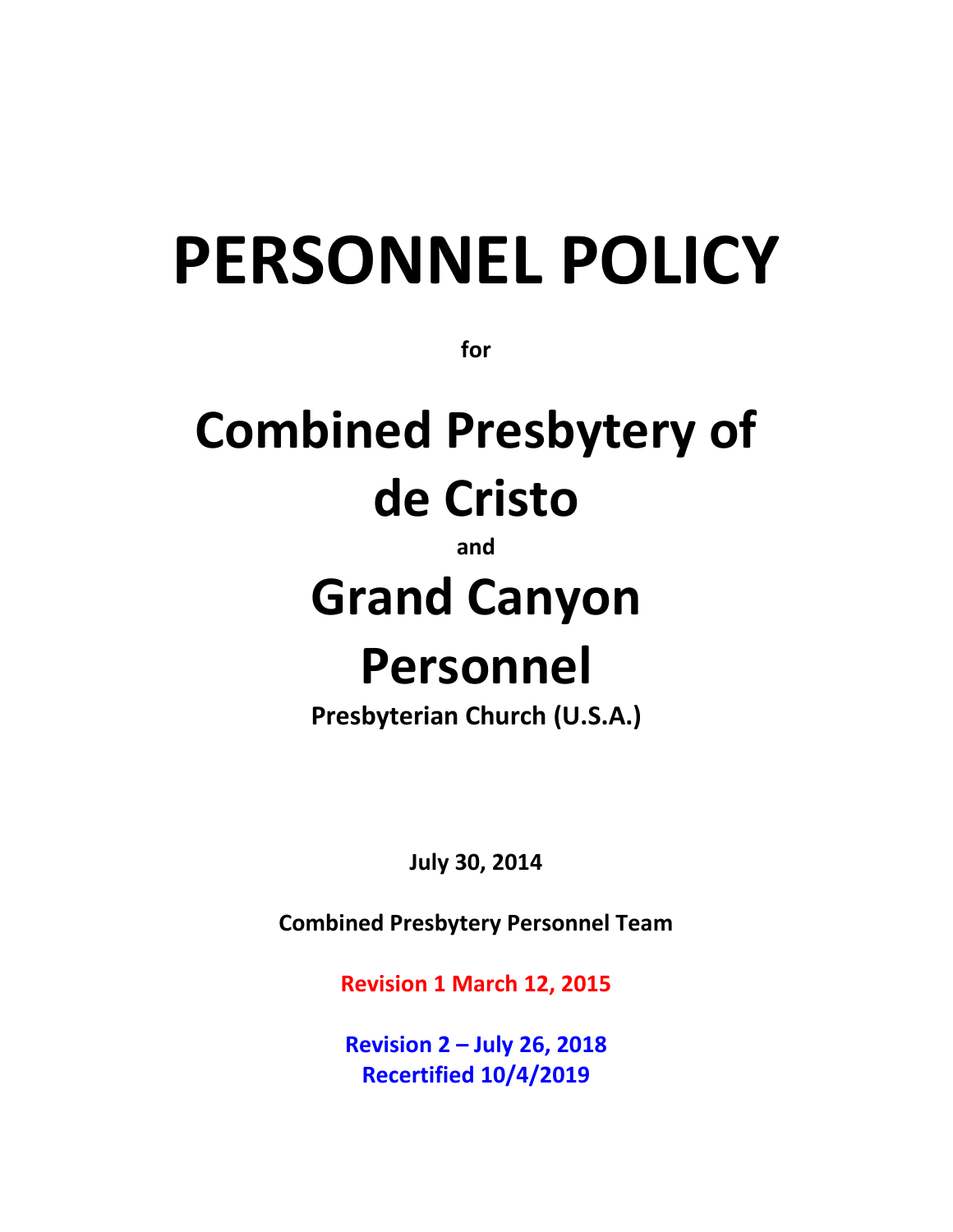## **Table of Contents**

#### **Page**

| Introduction                        | 4                       |
|-------------------------------------|-------------------------|
| <b>Employer Responsibilities</b>    | $\overline{\mathbf{4}}$ |
| <b>Employee Responsibilities</b>    | - 5                     |
| <b>Equal Employment Opportunity</b> | - 5                     |
| Nature of Employment (At Will)      | - 5                     |
| Hiring Procedure                    | - 5                     |
| <b>Employee Classification</b>      | 6                       |
|                                     | -6                      |
| Overtime                            | -7                      |
|                                     | 7                       |
| <b>Housing Allowance</b>            |                         |
|                                     |                         |

| <b>Employee Benefits</b>                     | 8  |
|----------------------------------------------|----|
| Vacation                                     | 8  |
| Holidays                                     | 9  |
| Leaves of Absence                            | 9  |
| Sick Leave                                   | 9  |
| Administrative Leave                         | 10 |
| Industrial Injury Leave                      | 10 |
| Short-Term Medical Disability Leave          | 10 |
| <b>Legally Required Absence</b>              | 10 |
| Maternity/Paternity Leave of Absence         | 11 |
| Family and Medical Leave                     | 11 |
| Family Bereavement Leave                     | 12 |
| Personal Leave                               | 12 |
| <b>Education Leave</b>                       | 12 |
| Insurance and Retirement Benefits            | 12 |
| <b>Medical Insurance</b>                     | 12 |
| Dental Insurance                             | 13 |
| <b>Medical Reimbursement</b>                 | 13 |
| Accidental Death and Dismemberment Insurance | 13 |
| Post-Employment Insurance Options (COBRA)    | 13 |
| Retirement Program                           | 13 |
| Death in Service                             | 13 |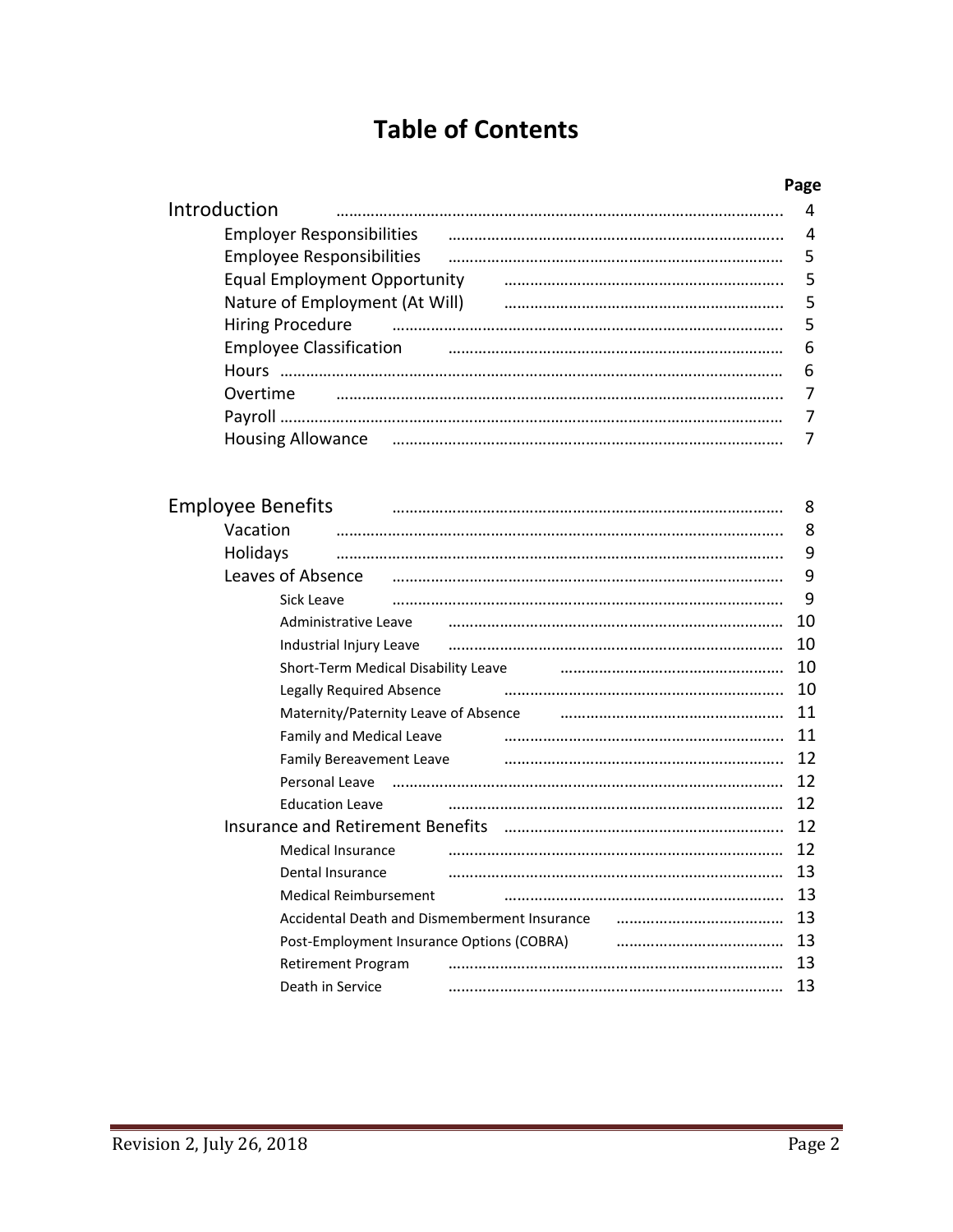| The Work Place                                                                                                          | 14 |  |
|-------------------------------------------------------------------------------------------------------------------------|----|--|
| Harassment-Free Policy                                                                                                  | 14 |  |
| Expressing Concerns/Complaints [100] [2010] Expressing Concerns/Complaints [100] [100] [100] [100] [100] [100]          | 14 |  |
| <b>Formal Complaints</b>                                                                                                | 15 |  |
|                                                                                                                         | 15 |  |
| Dress and Grooming Standards <b>Constanting Constanting Constanting Constanting Constanting Constanting Constanting</b> | 17 |  |
|                                                                                                                         | 17 |  |
| Proprietary and Confidential Information Farman Constitution Construction Constant                                      | 17 |  |
| <b>Employee Personal Public Witness</b>                                                                                 | 19 |  |
| <b>Termination and Discipline</b>                                                                                       | 21 |  |
| Termination                                                                                                             | 21 |  |
| <b>Voluntary Termination</b>                                                                                            | 21 |  |
|                                                                                                                         | 21 |  |
| Termination Due To Reorganization, Economics or Lack of Work                                                            | 21 |  |
| Discipline                                                                                                              | 21 |  |
| Job Performance                                                                                                         | 21 |  |
| Misconduct                                                                                                              | 21 |  |
| Attendance                                                                                                              | 22 |  |
| Exit Interview                                                                                                          | 22 |  |
| <b>Performance Review</b>                                                                                               | 24 |  |
| <b>Office Staff</b>                                                                                                     | 24 |  |
| <b>Executive Staff</b>                                                                                                  | 25 |  |
| <b>Personnel Records</b>                                                                                                | 25 |  |
| <b>Travel Reimbursement</b>                                                                                             | 26 |  |
| Honoraria                                                                                                               | 27 |  |
| <b>Amendment of Personnel Policies</b>                                                                                  |    |  |
| <b>Acknowledgement of Receipt</b>                                                                                       | 28 |  |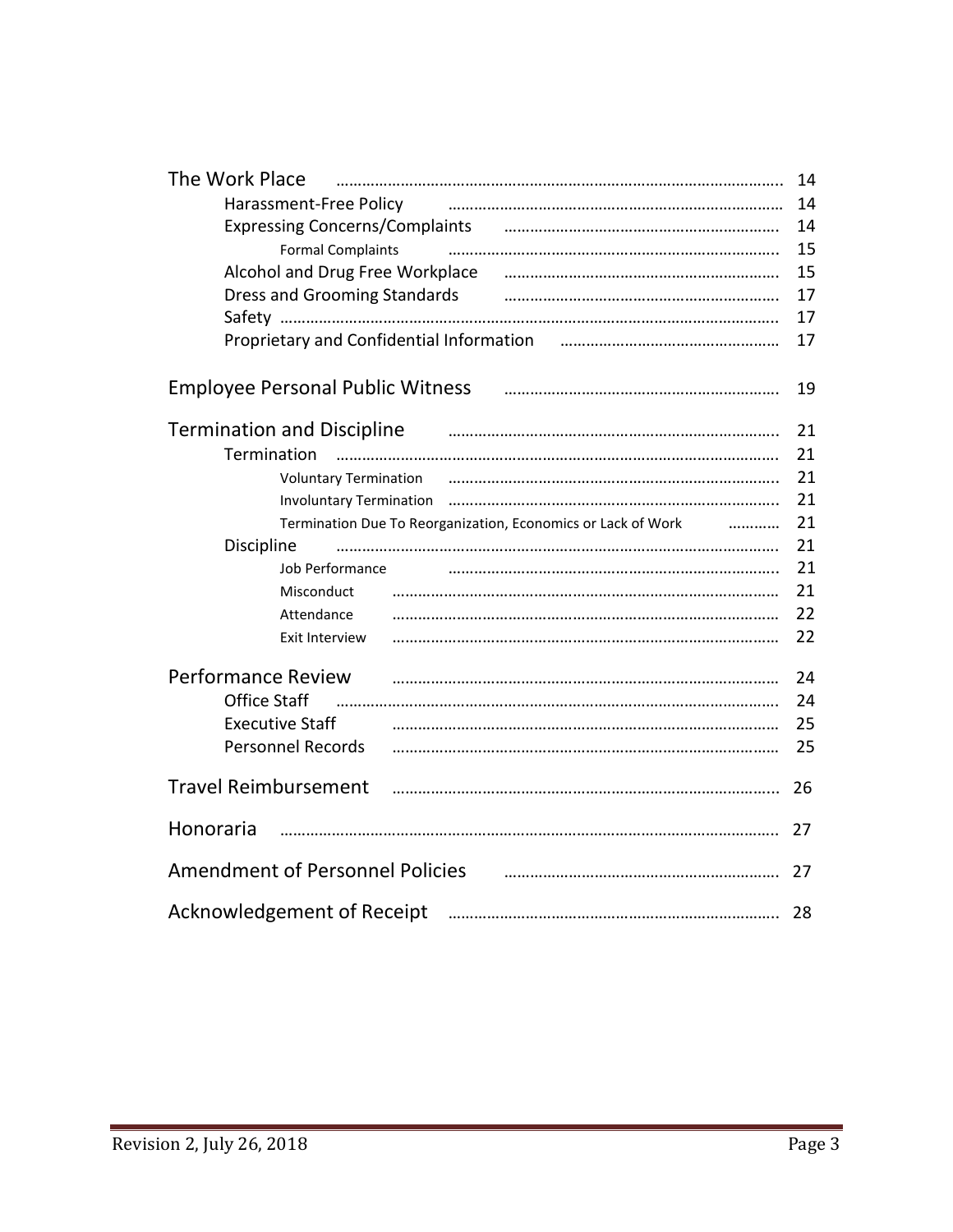## **INTRODUCTION**

The following policies are intended to guide the employment, oversight, and conclusion of service for all members of the Combined Presbytery Staff. These policies do not supersede the *Book of Order* of the Presbyterian Church (U.S.A.). **These policies are not intended to be a contract (express or implied), nor are they intended to otherwise create any legally enforceable obligations on the part of the Presbyteries (CPPT) or its employees**. These policies were developed under the authority given to the Combined Presbytery Personnel Team on March 2, 2013 with the adoption of the *Joint Presbytery Staffing Work Team Final Report.* The Combined Presbytery Staff provide services for Presbytery de Cristo and Presbytery of Grand Canyon. The CPPT, as part of the implementation of this plan, recognizes Presbytery of Grand Canyon as the contracting employer for the Combined Presbytery Staff. These policies are for use by the contracting Presbytery of Grand Canyon, the CPPT and the Combined Presbytery Staff.

These policies reflect commitments made by employer; Combined Presbytery Personnel Team (CPPT), contracting Presbytery of Grand Canyon and employees. The CPPT will endeavor to recognize and affirm the full potential of each employee. Employees will focus their interests and energy on their work and the goals of the Presbyteries.

Employees included these policies include:

- Presbytery Pastor
- Stated Clerk/Associate
- Office Manager
- Administrative Associate
- Finance Manager

#### **Employer (CPPT) Responsibilities**

- To be faithful to the purpose of the Presbyteries.
- To assure employees that its policies and personnel practices are attentive to the rights of an employee.
- To provide equal opportunity for all employees, including an affirmative action program.
- To provide fair compensation to all employees.
- To assist employees in meeting their career goals in a manner consistent with the interests of the Presbyteries.
- To conduct performance evaluation and work with each employee to set clear and achievable work objectives.
- To maintain open communication with employees.
- To administer a procedure that provides employees with the opportunity to resolve complaints and grievances.
- To make every reasonable effort to provide for a safe work environment.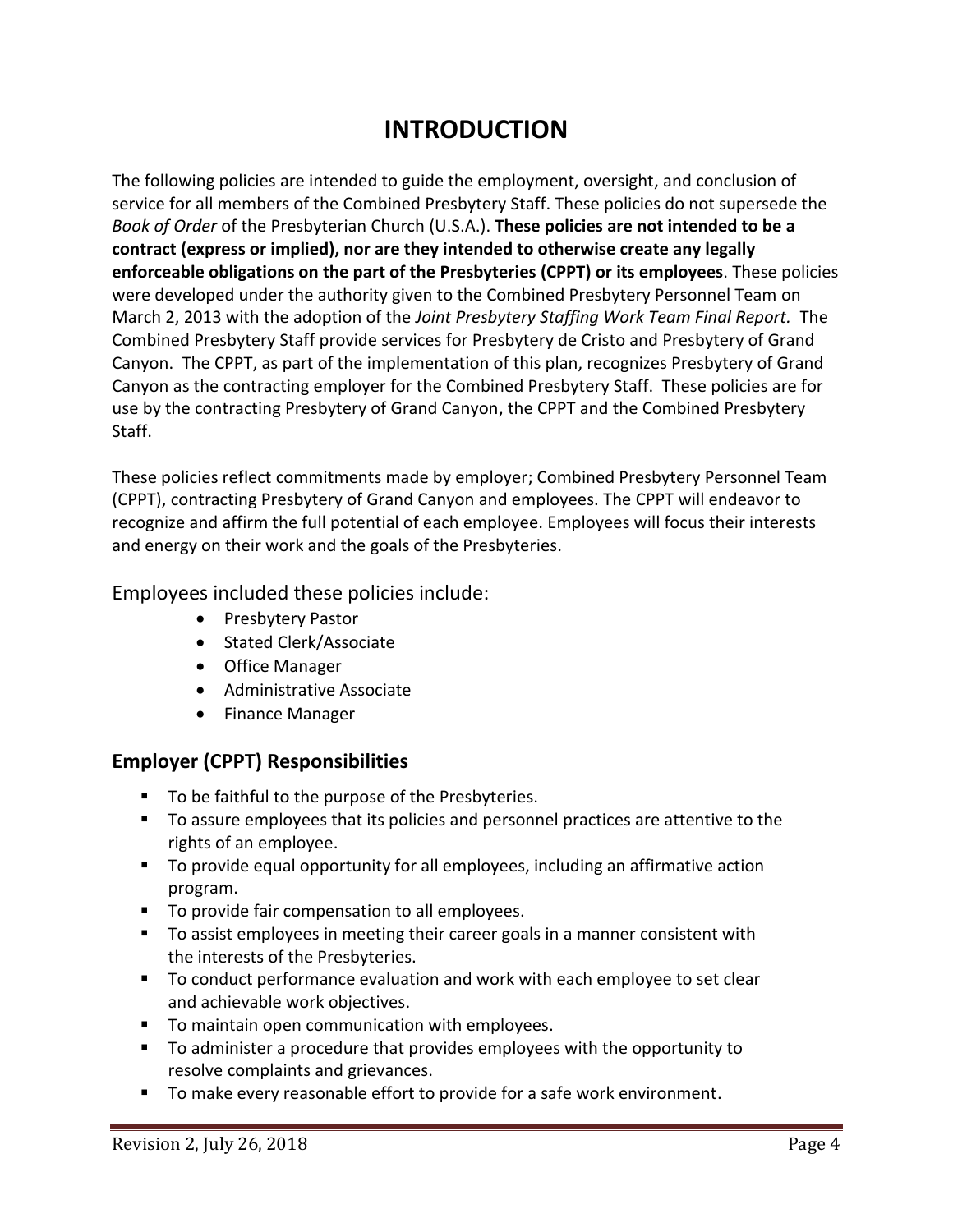#### **Employee Responsibilities**

- To give their best performance to their assigned work.
- To demonstrate a commitment to the goals and purpose of the Presbyteries.
- To demonstrate an understanding of their work in the larger context of the Presbyteries' life.
- To participate in various groups and meetings that assist in fulfilling the goals of the Presbyteries.
- To demonstrate good stewardship of the resources entrusted to them.
- To act in accordance with the employer's rules and regulations.

#### **Equal Employment Opportunity**

It is the policy of the CPPT to provide equal employment opportunity for all applicants and employees. The CPPT does not unlawfully discriminate on the basis of race, color, religion, sexual orientation, gender identity, national origin, age, disability, or veteran status. This policy applies to all areas of employment, including recruitment, hiring, training, promotion, compensation, benefits, transfer, and social and recreational programs.

#### **Nature of Employment (At Will)**

The nature of the employment relationship at the CPPT is at will, meaning either party may terminate the employment relationship at any time for any or no reason. Statements in this Personnel Policy booklet do not constitute a contract of employment for a specified time, or any limitation on the Presbytery or any employee to terminate the employment relation, with or without prior warning or notice, and without the use of progressive discipline. Some situations may warrant exceptions to these policies and procedures as determined by the CPPT. Policies may be changed at any time with the CPPT's approval. Any such change will apply to existing, as well as future employees.

#### **Hiring Procedure**

The principles of inclusiveness and affirmative action stated in the *Book of Order* of the Presbyterian Church (U.S.A.) will be followed, where feasible. All positions will be authorized by the CPPT. Consultation with each Presbytery will occur for specific positions. Consultations with Combined Search Teams and CPPT shall occur and both will arrange and conduct interviews for prospective employees of these two positions, and make a final selection for Presbytery Pastor and Stated Clerk/Associate positions. The CPPT, Presbytery Pastor and Stated Clerk/Associate will arrange and conduct interviews for office manager, administrative associate, and finance manager positions and make a final selection and salary determination. References will be required for all positions. All employees should understand that their references may be consulted and questioned at any time, not only during the orientation period but also afterwards.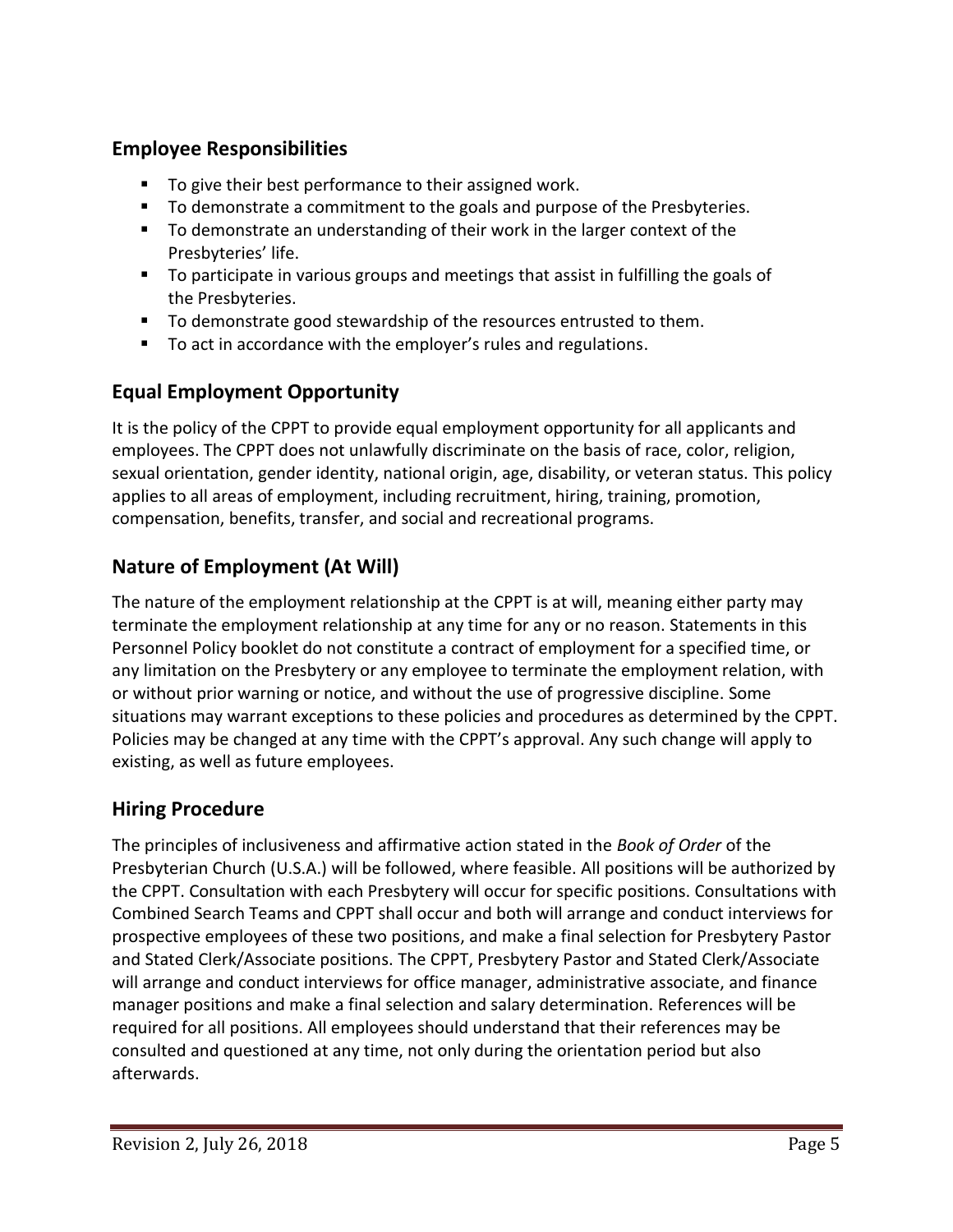#### **Employee Classification**

Employees may be designated in these Personnel Policies by classifications as follows:

Number of Hours Worked

**Full-time** employees have a regular work schedule of more than thirty-five (35) hours per week.

**Part-time** employees have a regular work schedule of twenty (20) to thirty-four (34) hours per week.

**Part-time employees without benefits** have a regular work schedule of less than twenty (20) hours per week.

#### Eligibility for Overtime

**Exempt** employees are not eligible for overtime pay, based on salary and job duties and apply to Presbytery Pastor, Stated Clerk/Associate, Office manager, Administrative Associate, and Finance Manager(s).

**Non-exempt** employees are eligible to be paid for overtime work in accordance with the provisions of applicable wage and hour laws.

#### Length of Employment

**Temporary** employees are hired to work for the CPPT on special assignment with the specific understanding that such work will be completed within a short period of time. **Interim** employees are hired to fill an exempt position while a search for a new employee is being carried out. If necessary, the contract may be extended upon recommendation of the CPPT.

**Regular** employees are all other exempt employees and non-exempt employees.

#### Method of Payment

**Salaried** employees are paid a fixed salary, not by the hour and are not subject to the overtime pay and other provisions of the Fair Labor Standards Act (FLSA). **Hourly** employees are paid by the hour, and their wages fluctuate according to the number of hours worked.

#### **Hours**

Presbytery work hours are from 8:00 a.m. – 5:00 p.m. Monday through Friday, with one (1) hour unpaid for lunch. Thursday and Friday are telecommute days for all employees. Adjustments to work hours will be made by Presbytery Pastor and Stated Clerk/Associate to accommodate the specific work demands of the Presbyteries.

#### **Overtime**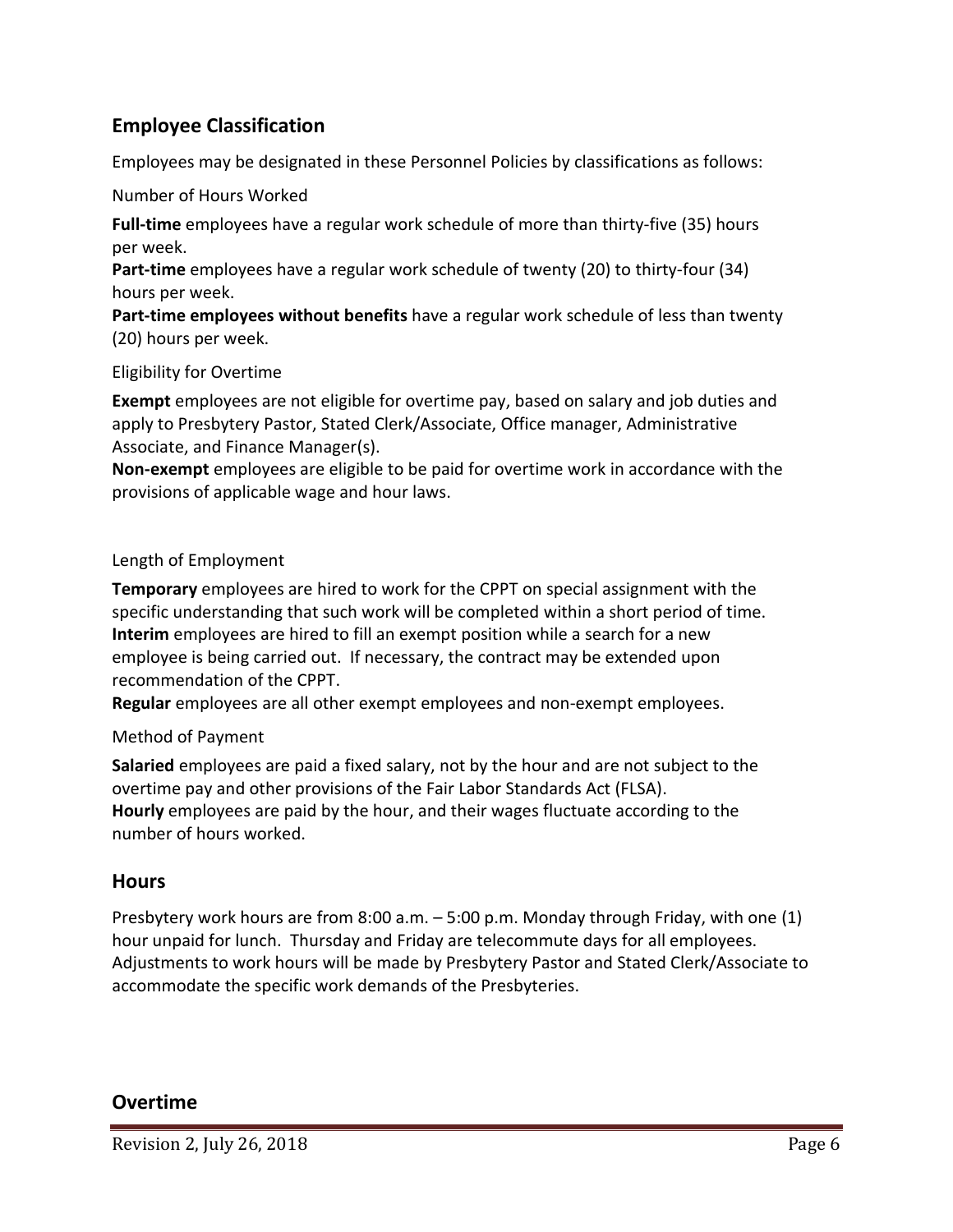All non-exempt (hourly) employees who work more than forty (40) hours in one (1) work week will receive overtime compensation computed at the rate of 1-1/2 times the employee's regular rate of pay. Non-exempt pay for work of forty (40) hours or less will be at the employee's regular rate of pay. Overtime, as well as absences from work, will be computed to the nearest increment of fifteen (15) minutes. Only those hours actually worked are added together to determine an employee's overtime pay. Compensated holidays, for example, are not hours worked and therefore are not counted in making overtime calculations. No non-exempt employee may work overtime without the express prior approval of the supervisor.

#### **Payroll**

Employees are paid on the 15<sup>th</sup> and the last day of each month. If a payday falls on a weekend or a holiday, paychecks will be distributed on the preceding workday.

#### **Housing Allowance**

For ordained ministers serving on the CPPT's staff, these policies affirm the CPPT's terms of call regarding housing allowance which must be approved annually by the Presbyteries and reported in their minutes.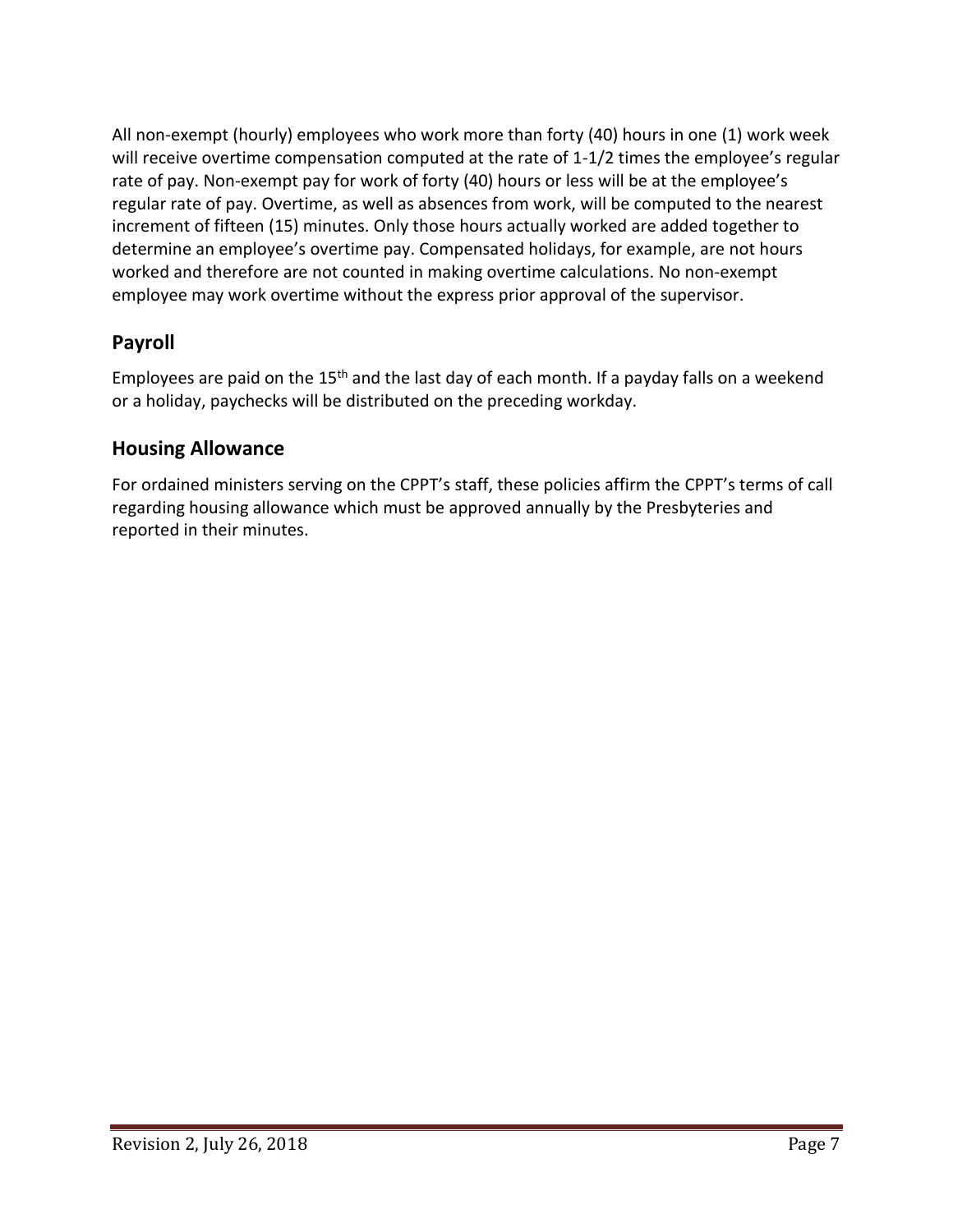## **EMPLOYEE BENEFITS**

#### **Vacation**

Vacation benefits begin to accrue to an employee beginning on the date of hire. Accrued vacation benefits may not be used until the employee has completed at least three (3) months of continuous service, measured from the date of hire.

Temporary employees and employees who work less than twenty (20) hours per week do not accrue vacation benefits.

All vacation days should be taken no later than the calendar year immediately following the year in which they accrue, unless prior approval in writing by the CPPT, Presbytery Pastor or Stated Clerk/Associate is obtained. Vacation days not taken during that time will be lost.

Vacation days will be used to pay the employee for any sick days not compensable by accumulated sick leave or other paid leave.

Employees may not take vacation before it is earned, except with the prior approval of the CPPT. In an emergency situation, the employee must receive prior approval of the Presbytery Pastor or Stated Clerk/Associate.

If an employee takes a leave of absence, he or she will not earn vacation during the leave. Vacation accruals will recommence when the employee returns to work.

On termination of employment, the employee will be paid all accrued but unused vacation that has not otherwise been lost.

Employees working under "terms of call" issued by a search committee shall have vacation designated in their terms of call or as modified by the Personnel Committee with consent of the employee.

Regular full-time exempt (salaried) employees shall accrue 15 days of vacation per year at the start of employment which will increase to 20 days of vacation per year beginning the  $7<sup>th</sup>$  year of employment and continuing at that level for the remainder of employment. Regular parttime exempt (salaried) employees working a minimum of twenty (20) hours per week accrue vacation on a pro rata basis; calculated as number of hours worked divided by 35 hours times the rate of vacation accrual based on years of service (15 or 20). During the first year of employment, vacation is pro-rated based on the beginning month of employment.

Regular full-time non-exempt (hourly) employees accrue 10 days of vacation per year at the start of employment which will increase to 15 days of vacation per year beginning with  $7<sup>th</sup>$  year of employment and increase to the maximum of 20 days of vacation per year beginning with the 15<sup>th</sup> year of employment. During the first year of employment, vacation is pro-rated based on the beginning month of employment.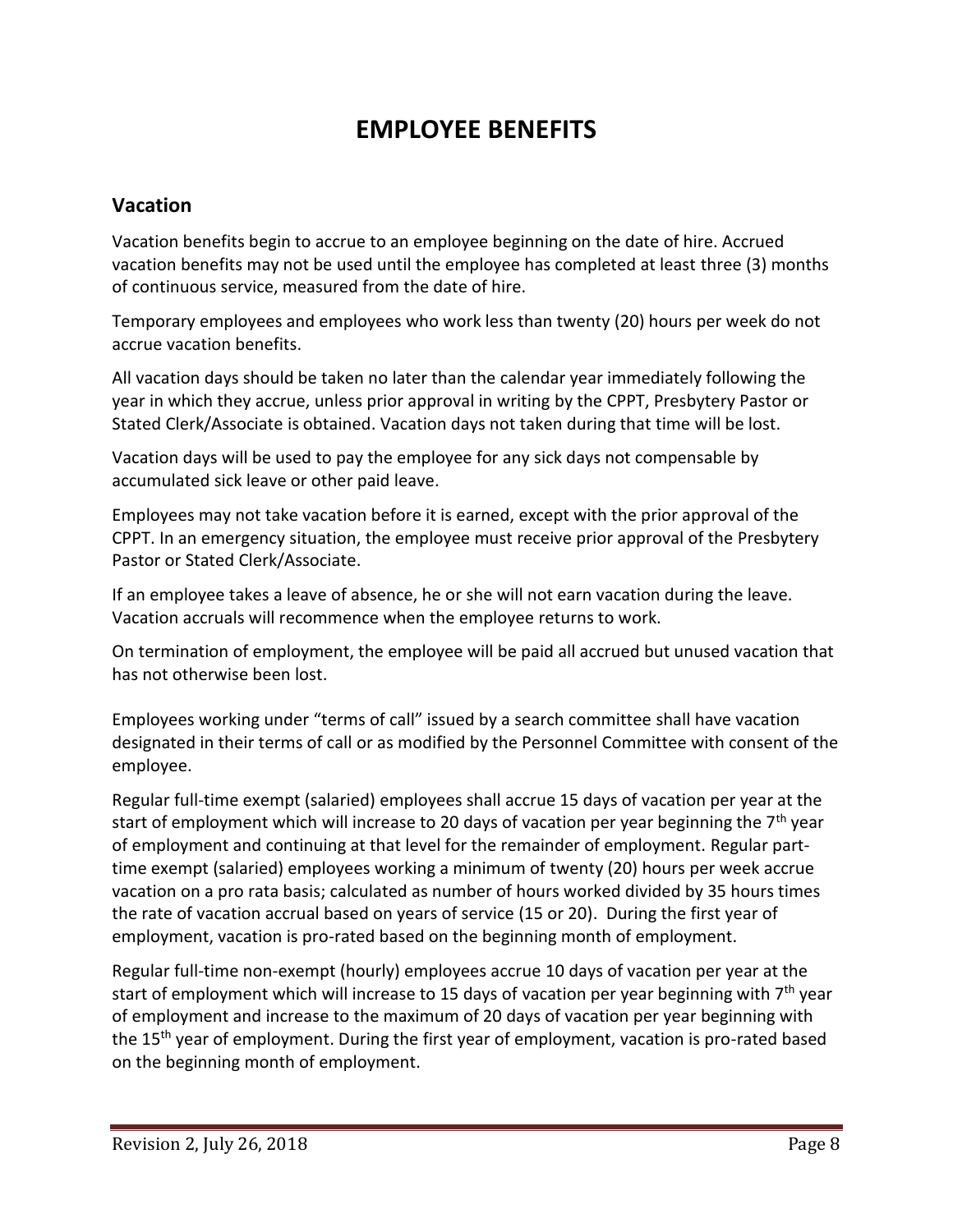#### **Holidays**

The Presbytery provides full-time employees the following paid holidays:

New Year's Day Martin Luther King, Jr. Day Presidents' Day Good Friday Memorial Day Independence Day

Labor Day Thanksgiving Day & Friday after Thanksgiving Christmas Eve Christmas

When a scheduled holiday falls on a Sunday, it will be observed on the Monday afterwards; when it falls on a Saturday, it will be observed on the preceding Friday. Holidays occurring during approved vacation leave will not be counted as vacation.

#### **Leaves of Absence**

#### Sick Leave

All regular full-time employees are eligible to accrue ten (10) days of sick leave per calendar year. Regular part-time employees with benefits are eligible to accrue sick leave on a pro rata basis. Temporary employees and part-time employees without benefits are not eligible to accrue or receive sick leave.

Accruement of sick leave during the first year of employment will be prorated according to length of employment in that year. Sick leave may be accumulated up to a total of 120 days. Exceptions from this total are at the discretion of the Combined Presbytery Personnel Team. An employee requiring additional sick leave shall be considered on a case-by-case basis by the CPPT.

Hours absent for medical and dental appointments will normally be treated as sick leave. Exceptions are at the discretion of the Presbytery Pastor and/or Stated Clerk/Associate.

Sick leave may be taken for personal illness, emergency, or disability, or for a family care leave purpose as described in these Personnel Policies under Family and Medical Leave. Use of sick leave for personal or family emergencies is subject to the approval of the employee's supervisor or the Presbytery Pastor and/or Stated Clerk/Associate.

An employee must use all accrued paid sick leave during a family or medical leave. The remainder of the leave will first be charged to any unused paid vacation leave and then consist of unpaid leave. For example, an employee who requests a 12-week medical leave, but who is entitled to two weeks paid sick leave and one week paid vacation leave, will be required to use the two weeks sick leave and one week vacation leave and then take nine weeks unpaid medical leave, in accordance with the Presbytery's Family and Medical Leave policy.

The Presbytery retains the right to reject any medical excuse or diagnosis/recommendation offered and to request verification from a licensed medical practitioner designated by the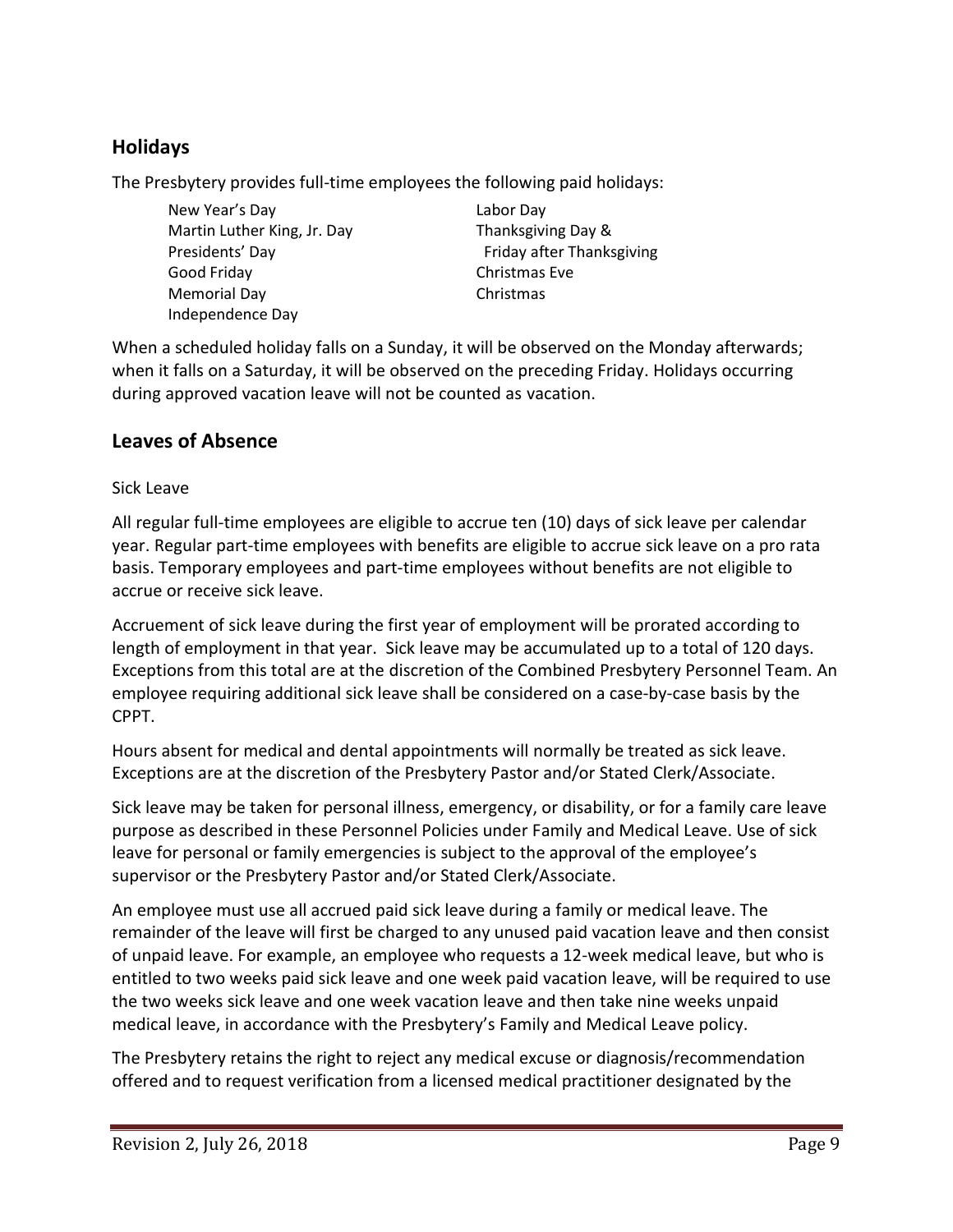Presbytery for any absence due to illness or disability. Sick leave pay may be withheld if a satisfactory verification is not received.

#### Administrative Leave

If determined necessary by the Presbytery Pastor and the CPPT, an employee may be placed on Administrative Leave for a period of time set by the CPPT. Specific terms of the Administrative Leave will be defined by the CPPT and the Presbytery Pastor. If the employee to be placed on Administrative Leave is the Presbytery Pastor, the Administrative Leave must be approved by the CPPT, Stated Clerk/Associate and the Leadership Teams for each Presbytery.

#### Industrial Injury Leave

An industrial injury leave of absence covers a period of disability actually the result of, or alleged to be the result of, an industrial injury or illness (injury or illness related to the job). If an employee sustains an industrial injury, the employee must notify his or her supervisor *immediately* so that a claim can be filed by the employee and by Presbytery. The amount of payment during industrial leave is determined by the workers compensation carrier.

#### Short-Term Medical Disability Leave

An employee disabled by either physical or mental illness may be granted short-term medical disability leave, at the sole discretion of the CPPT and Presbytery Pastor. Questions about eligibility and coverage should be directed to the Presbytery Pastor.

Sick leave and vacation leave do not accrue during a short-term medical disability leave.

The employee will provide written verification from an appropriate licensed physician permitting the employee to return to work; all of which may be subject to additional review. A request to return to work on a part-time basis will be accommodated if it is possible to do so.

#### Legally Required Absence

Employees will be granted a leave of absence as required by law (such as jury duty, appearance as a witness in a legal proceeding, or military reserve duty). Employees are required to provide reasonable advance notice of any need for such leave and are expected to return to work each day that they are not selected for jury duty or called as a witness. Non-exempt employees will be paid for days taken for jury duty or witness appearance up to a maximum of five (5) days. Pay for additional days may be granted at the sole discretion of the Presbytery Pastor or Stated Clerk/Associate.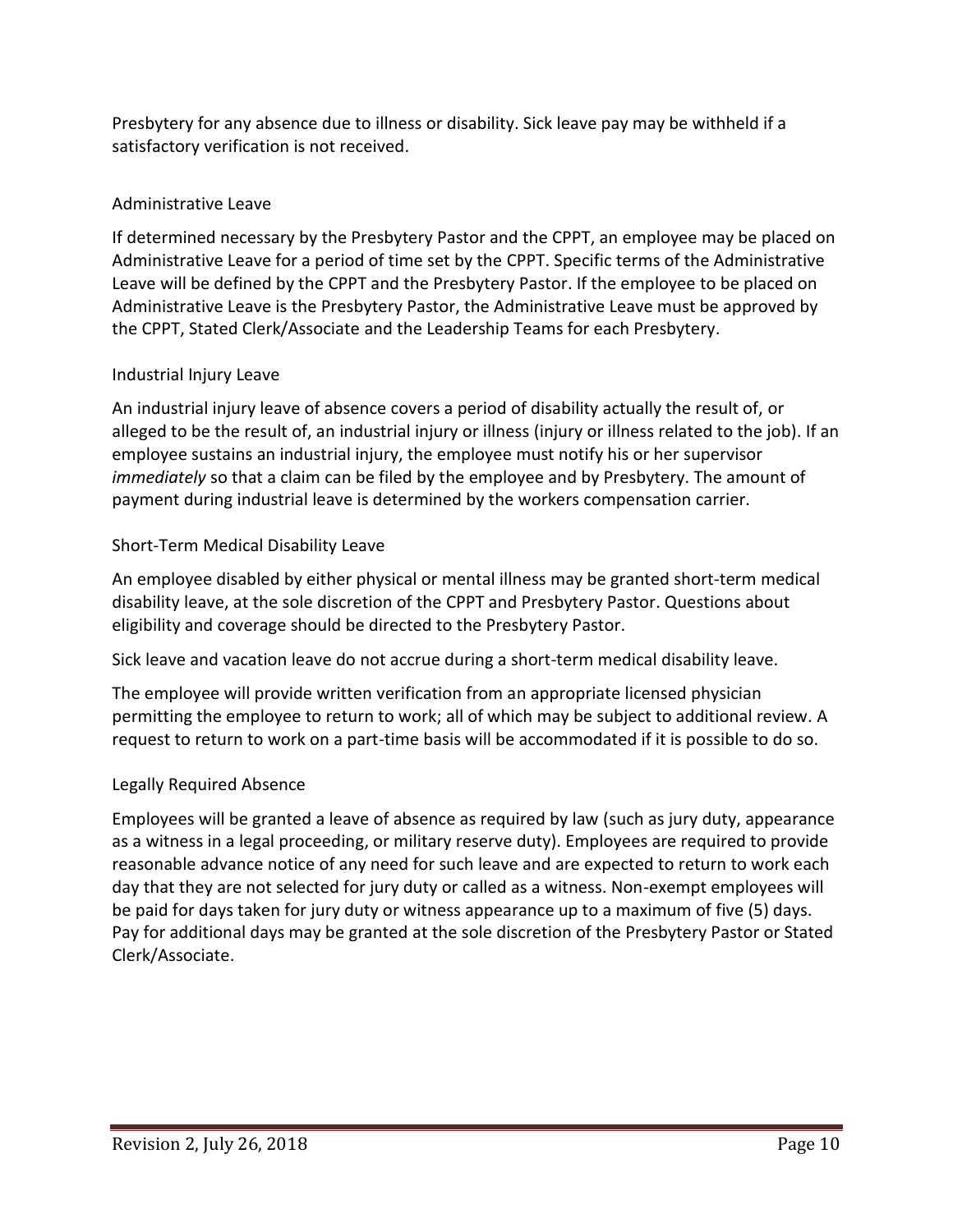#### Maternity/Paternity Leave of Absence

An employee shall be granted three (3) weeks of paid leave after the birth or adoption of a child. If additional time off is desired the options are use of sick leave days, use of vacation days, or with supervisor approval, use of an unpaid leave of absence.

#### Family and Medical Leave

The Presbytery, due to the small size of its staff, cannot offer family or medical leave consistent with the Family and Medical Leave Act of 1993. Each situation will be reviewed on a case by case basis.

An employee must use all accrued paid sick leave during a family or medical leave. The remainder of the leave will first be charged to any unused paid vacation leave and then will consist of unpaid leave. For example, an employee who requests a 12-week medical leave, but who is entitled to two weeks paid sick leave and one week paid vacation leave, will be required to use the two weeks sick leave and one week vacation leave and then take nine weeks unpaid medical leave.

An eligible employee may be granted unpaid family or medical leave at the sole discretion of the CPPT and with approval of the Presbytery Pastor, as set forth below:

- An employee who has been employed for at least twelve (12) months and has worked at least 1,250 hours during the preceding 12-month period is eligible for unpaid family or medical leave.
- An eligible employee may be entitled to take up to twelve (12) weeks of family or medical leave in any 12-month period.
- An employee who meets the applicable eligibility requirements may be granted a total of up to twelve (12) weeks of unpaid leave for the following reasons:
	- A the placement of a child with the employee for adoption or foster care;
	- B. the care for a spouse, child, or parent who has a serious health condition; or a serious health condition that renders the employee incapable of performing the functions of his or her job.
- The employee should apply for family or medical leave in writing.
- A minimum of thirty (30) days-notice should be given.
- The employee will be retained on the Presbytery's health plan during an approved family or medical leave. If the employee does not return to work after expiration of the leave, the employee may be required to reimburse the Presbytery (or have deducted from any final pay) the cost of health insurance premiums during the leave.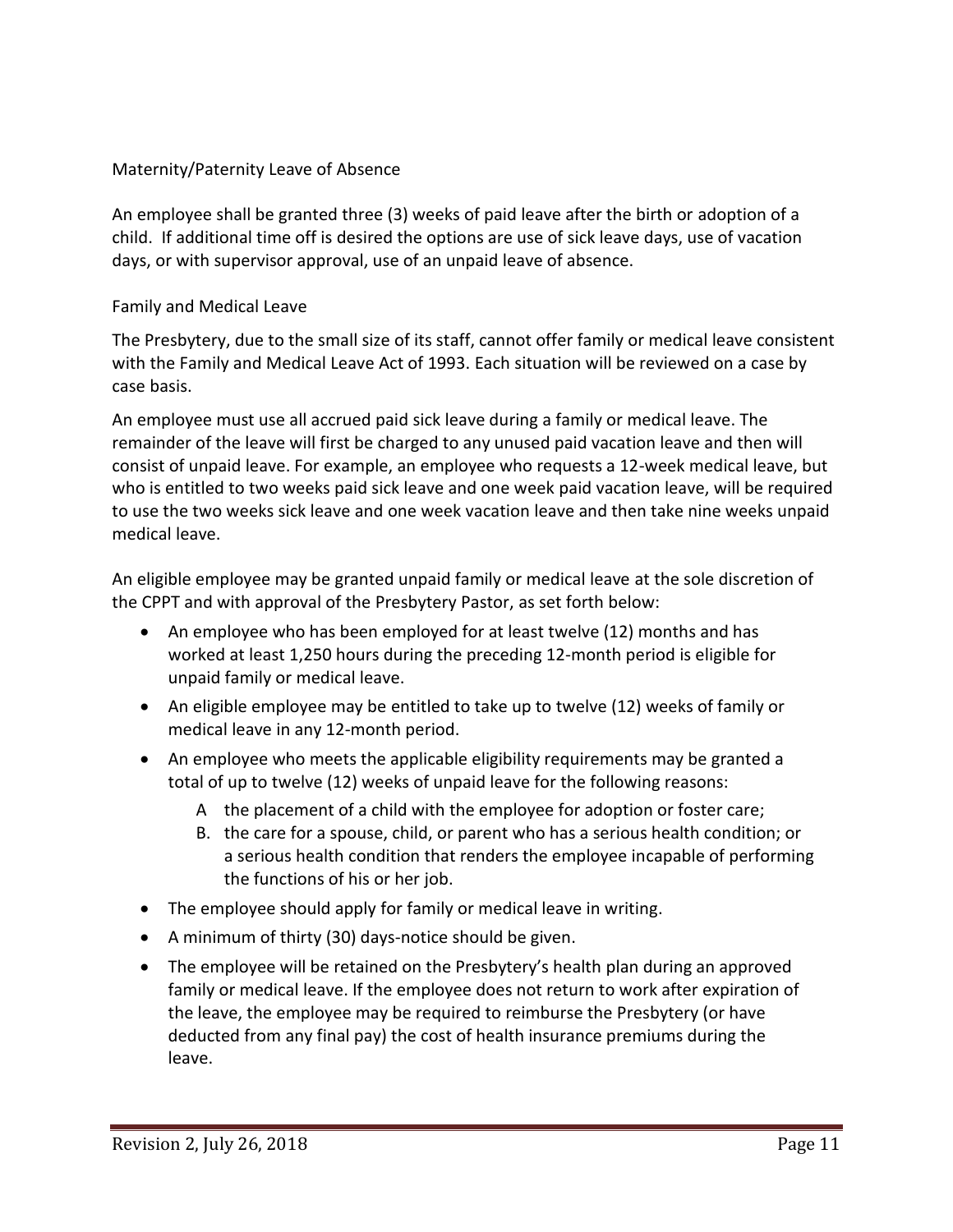• During an approved family or medical leave, the employee will report to the Presbytery Pastor every thirty (30) days indicating his/her intention to return to work upon completion of the leave.

#### Family Bereavement Leave

Any employee who experiences a death in the immediate family is granted emergency paid leave of up to five (5) working days. Compensation will be paid at the employee's normal base rate of pay for the actual time lost. "Immediate family" includes the employee's spouse, children, parents, grandparents, brothers, and sisters, as well as the parents of the employee's spouse. If circumstances demand that additional time be taken, an employee's accrued vacation time may be used for this purpose, with concurrence of the Presbytery Pastor.

#### Personal Leave

The Presbytery may grant a personal leave of absence for compelling personal reasons for up to thirty (30) days. Personal leaves must be requested and granted in advance and will be unpaid. Personal leave provisions otherwise are identical to those for family, medical, and short-term disability leaves of absence.

#### Education Leave

The Presbytery may grant an education leave of absence for course work leading to a degree related to the employee's position or for special training programs. Education leaves must be requested and approved in advance. Education leave provisions otherwise are identical to those for family, medical, and short-term disability leaves of absence. An education leave may be granted as noted below:

Exempt Staff: Each exempt employee may receive two (2) weeks study leave annually. Normally this leave should be taken each year during the calendar year. The leave can be accrued up to six weeks (3 years). The time and purpose will be determined with the approval of the Executive Presbyter. The CPPT may allow and must approve the leave of the Presbytery Pastor.

Non-Exempt Staff: The Presbytery also encourages its regular full-time non-exempt staff to seek professional advancement or individual improvement through educational opportunities in fields related to their positions. Prior to the beginning of any course work for which the employee may seek reimbursement of expenses, the employee must submit a written request.

#### **Insurance & Retirement Benefits**

Insurance and Retirement Benefits are based four (4) benefits categories:

- Category A Presbytery Pastor Teaching Elder a Terms of Call position
- Category B Stated Clerk Ruling Elder a Terms of Call position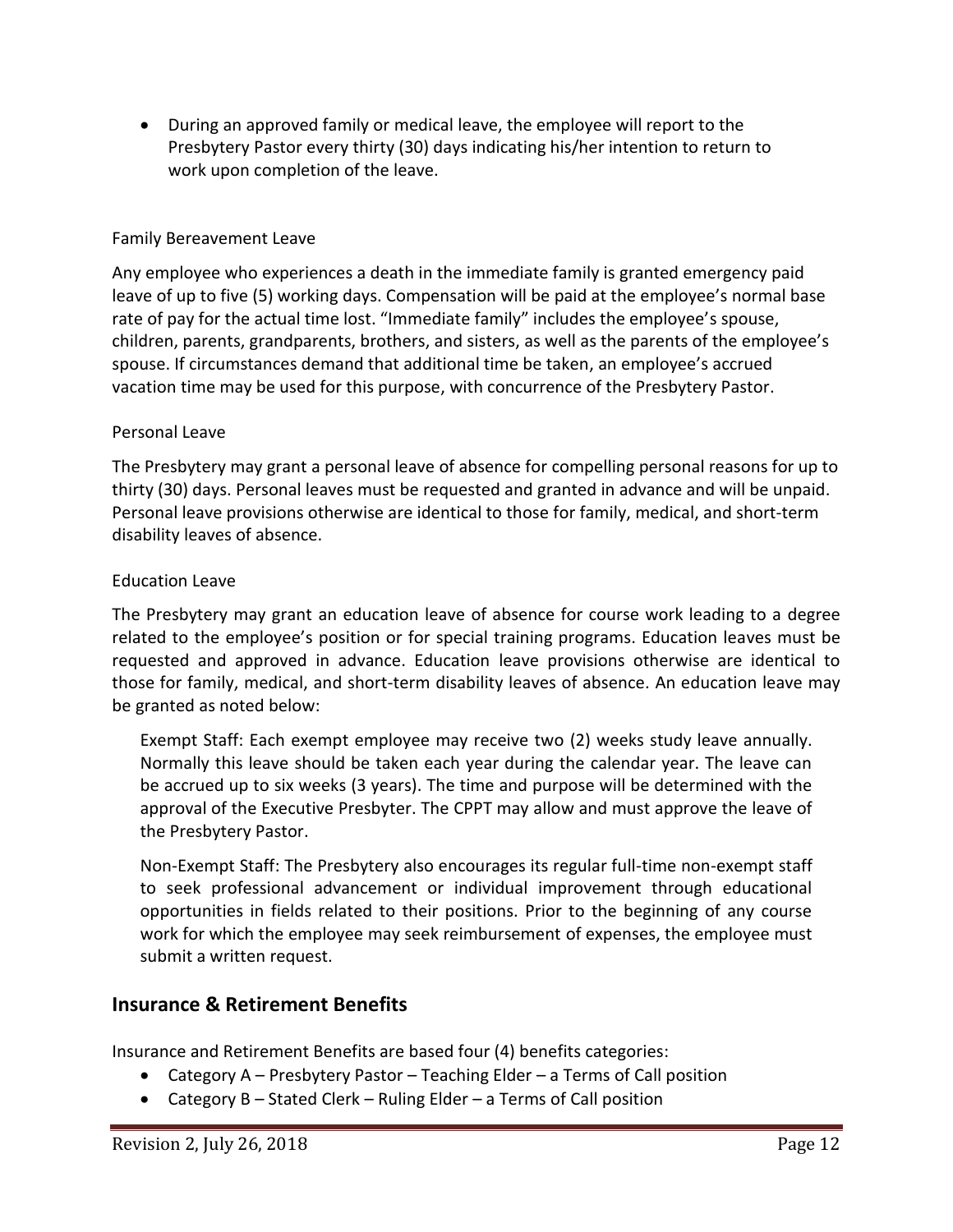- Category C All Current Combined Staff January 1, 2018 Not a Terms of Call position
- Category D Future Combined Staff exclusive of Category A and Category B, post June 1, 2018.

#### Pension

Pension shall be provided for employees in Category A and Category B and dues set by the Board of Pensions will be paid by the employer (Combined Presbytery); current rate is 11% of effective salary.

#### Medical Insurance and Death & Disability

All exempt employees and their dependents are eligible to participate in the Presbytery's health insurance plan with the Board of Pensions of the Presbyterian Church (U.S.A.) with the following criteria:

- Category A Coverage established by the Board of Pensions with a maximum set at member and family based on current BOP dues percentage of 25 % of effective salary. Death & Disability dues are 1% of effective salary. Employer pays 100%.
- Category B Coverage established by the Board of Pensions for any of the coverage categories of Employee, Spouse, Children, and Family based on BOP fixed dollar premiums. Death & Disability dues are 1% of effective salary. Employer pays 100% of Coverage selected.
- Category  $C$ 
	- o Coverage established by the Board of Pensions for the coverage category of employee based on BOP fixed dollar premiums. Employer pays 100% of the Employee cost.
	- o Coverage established by the Board of Pensions for the coverage categories of Spouse, Children, and Family based on BOP fixed dollar premiums. Payment of these tthree coverage categories, in excess of employee cost, is as follows:

| Year             | <b>Employer Cost</b> | Employee Cost |
|------------------|----------------------|---------------|
| 2019             | 75 %                 | 25 %          |
| 2020 and forward | 50%                  | .50 %         |

- $\circ$  Coverage established by the Board of Pensions for Medical Reimbursement Plan set at 1 % of effective salary. Employer pays 100 % for those employees eligible.
- $\circ$  Coverage established by the Board of Pensions for Pension set at 11 % of effective salary. Employer pays 100 % for those employees eligible.
- Category  $D$ 
	- o Coverage established by the Board of Pensions for the coverage category of employee based on BOP fixed dollar premiums. Employer pays 100% of the Employee cost.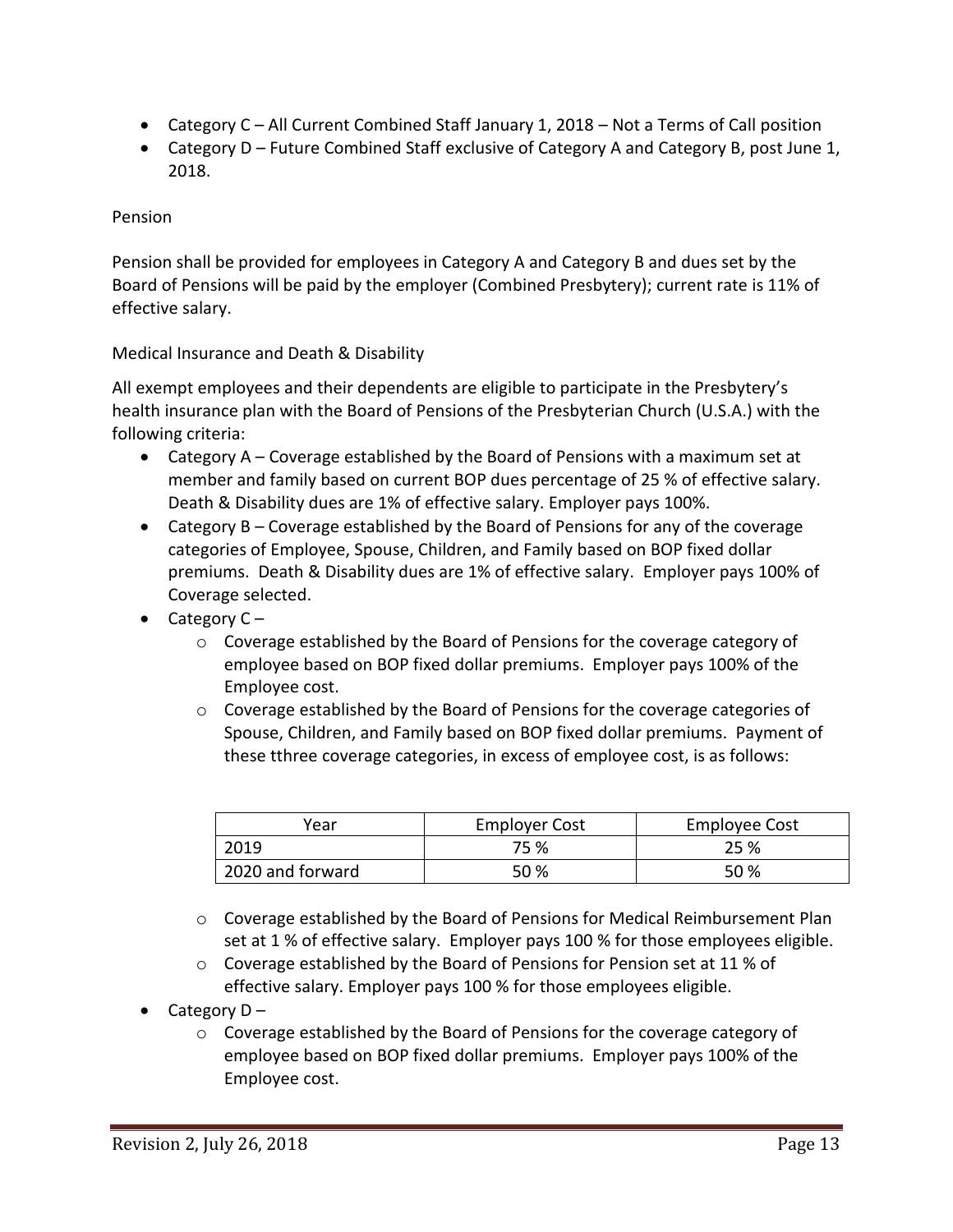o Coverage established by the Board of Pensions for the coverage categories of Spouse, Children, and Family based on BOP fixed dollar premiums. Payment of these three coverage categories, in excess of employee cost, is as follows:

| Year             | <b>Employer Cost</b> | Employee Cost |
|------------------|----------------------|---------------|
| 2019             | 50 %                 | 50 %          |
| 2020 and forward | 50 %                 | 50 %          |

o No Medical Reimbursement Plan is offered for this Category.

o No Pension is offered for this Category .

#### Dental Insurance

Employees eligible for the Board of Pensions health insurance plan may elect to participate in the Board of Pensions dental plan. Premiums are paid by the employee through an annualized payroll deduction.

#### Medical Reimbursement

To assist employees in meeting the annual medical deduction established by the Board of Pensions, the Presbytery will reimburse employees up to 1% of their annual compensation. Receipts must be provided before reimbursement is made.

#### Accidental Death and Dismemberment Insurance

Eligible employees may elect to have accidental death and dismemberment insurance coverage. Premiums are paid by the employee through an annualized payroll deduction.

#### Post-Employment Insurance Options (COBRA)

Pursuant to the Consolidated Omnibus Budget Reconciliation Act of 1985 (COBRA), eligible employees and their dependents may be entitled to continue insurance coverage after employment with the contracting Presbytery ceases.

#### Retirement Program

The Presbyterian Church (U.S.A.) Board of Pensions policy also provides retirement benefits. When employees become eligible, they automatically become members and participants in the Plan. Further information is available from the Board of Pension or by contacting the Presbytery Pastor.

#### Death in Service

In the event of the death in service of an employee, and subject to state law, the salary of that person will be continued to the spouse or other dependent for one (1) month beyond the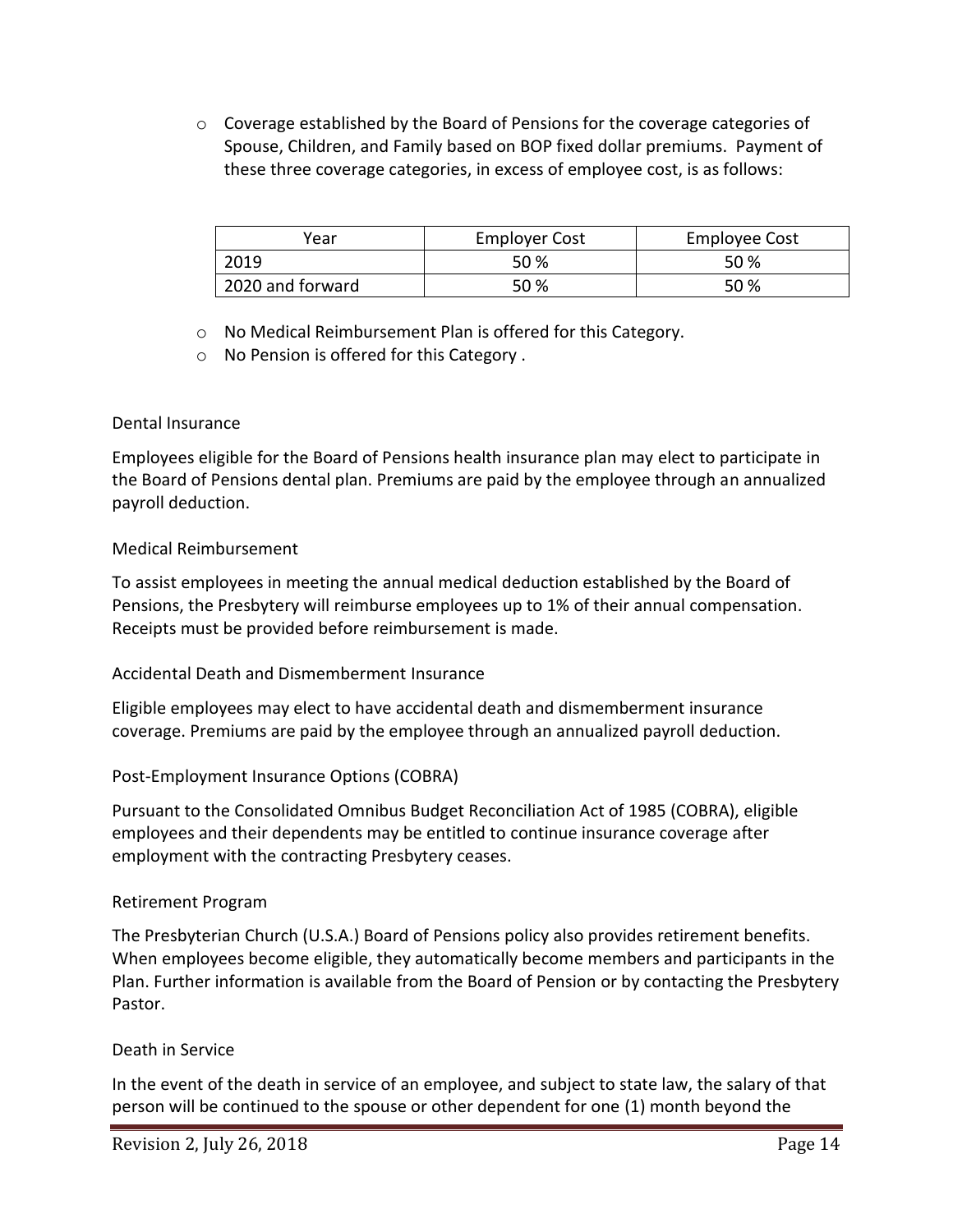month in which the death occurs. Death benefits are also provided through the Presbyterian Church (U.S.A.) Board of Pensions Plan.

#### Call to Health

With the member health initiative Call to Health, employees can take steps to achieve your best health *and* reduce your medical deductibles. This member health initiative encourages you to make the most of your preventive care benefits and important medical screenings. Doing so can help you identify and manage chronic conditions while saving money through reduced deductibles in the year following the current year initiative. Refer to the Board of Pensions web site for more details on the program.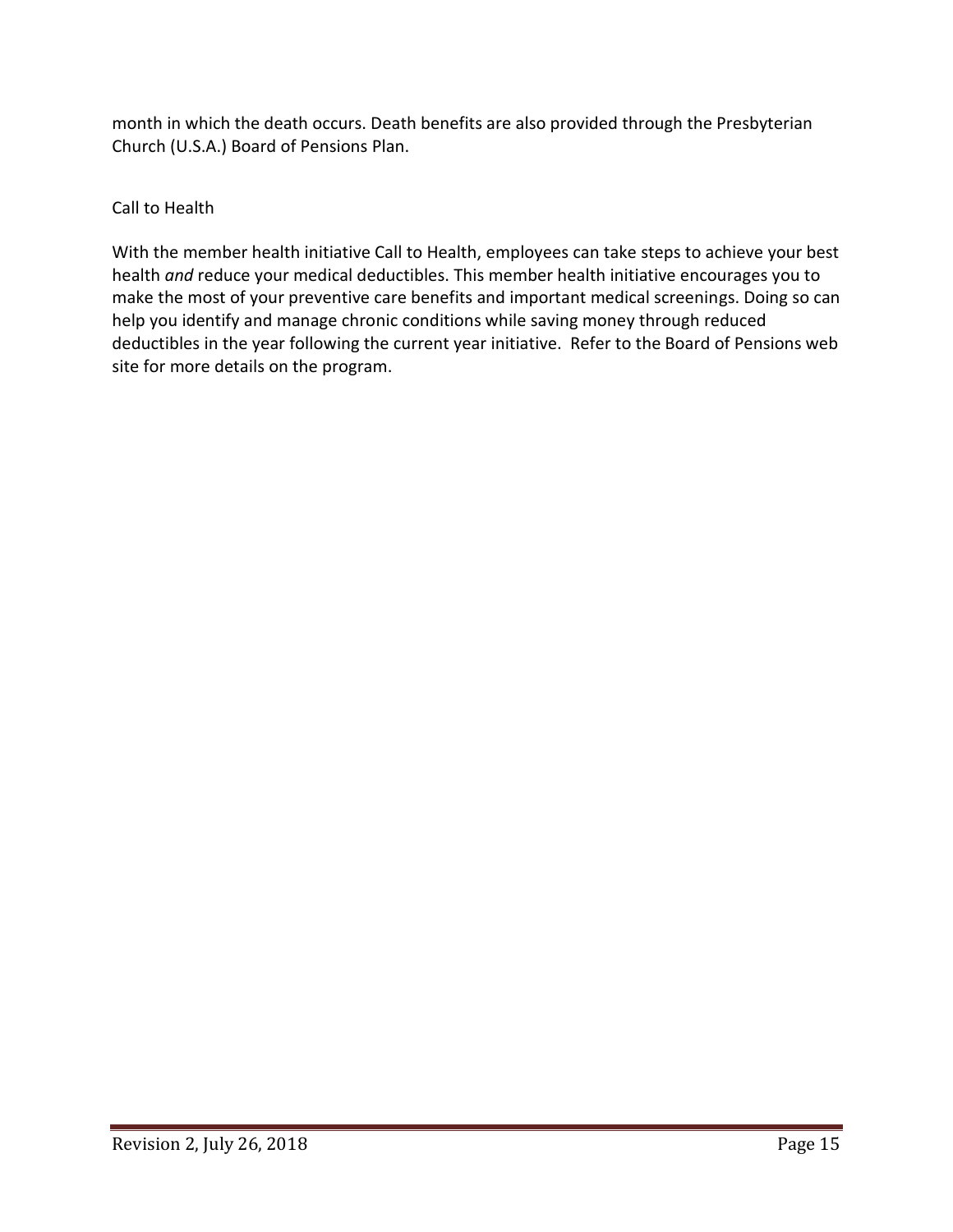## **THE WORK PLACE**

#### **Harassment-Free Policy**

The Presbyteries; known collectively as the Presbytery de Cristo and the Presbytery of Grand Canyon (the contracting presbytery), are committed to providing a workplace free of sexual harassment, as well as harassment based on such factors as race, color, religion, national origin, ancestry, age, medical condition, disability, or veteran status. The Presbyteries strongly disapproves of and will not tolerate harassment of employees by managers, supervisors, or coworkers. Therefore, no employee should assume that the Presbyteries have authorized any such behavior or that any supervisor is acting on behalf of the Presbyteries in engaging in such behavior. The Presbyteries will also attempt to protect employees from harassment by nonemployees in the workplace.

Harassment includes verbal, physical, and visual conduct that creates an intimidating, offensive, or hostile working environment or that interferes with work performance. Some examples include racial slurs; ethnic jokes; posting of offensive statements, posters, or cartoons; or other similar conduct. Sexual harassment may include solicitation of sexual favors, unwelcome sexual advances, or other verbal, visual, or physical conduct of a sexual nature.

Employees should report any incident of harassment, including work-related harassment by Presbytery personnel or any other person, promptly to their supervisor or to the CPPT, which is responsible for investigating the matter. Supervisors who receive complaints or who observe harassing conduct should inform the CPPT immediately. However, employees are **not** required to complain first to their supervisor if the supervisor is the individual who is harassing the employee(s).

Every complaint of harassment reported to a supervisor or the CPPT will be investigated thoroughly, promptly, and in as confidential a manner as possible. In addition, the Presbyteries will not tolerate retaliation against any employee for making a complaint of harassment to a supervisor or the CPPT.

In the case of contracting Presbytery employees, if harassment is established the Presbytery will discipline the offender. Disciplinary action for a violation of this policy can range from verbal or written warnings up to and including immediate termination, depending upon the circumstances. With regard to acts of harassment by non-employees, corrective action will be taken after consultation with the appropriate supervisory personnel.

#### **Expressing Concerns/Complaints**

Employees are encouraged to raise work-related concerns informally with their immediate supervisor or with any other supervisor of their choice. The contracting Presbytery will attempt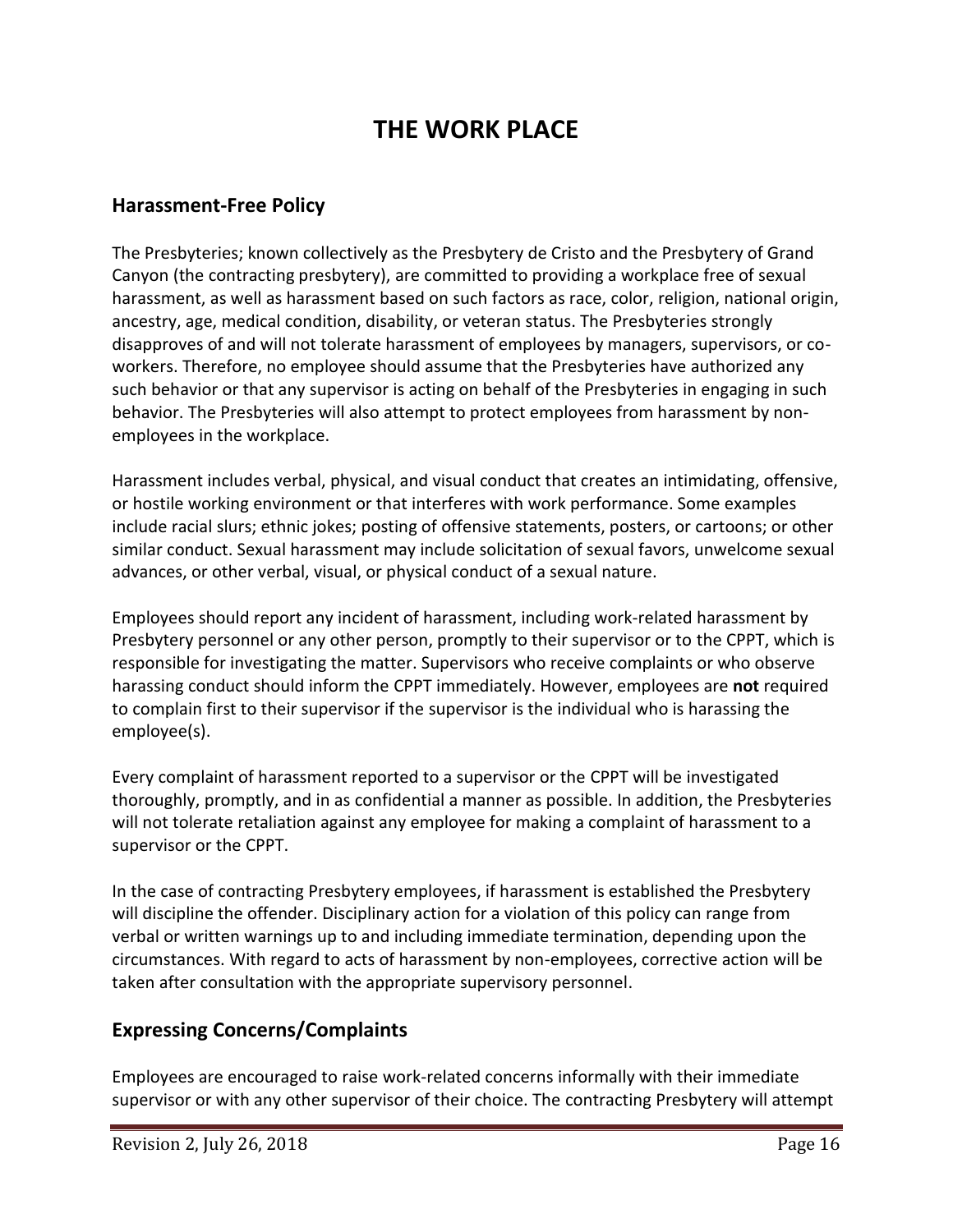to keep confidential, if requested and if reasonably possible, all such expressions of concern, as well as the investigation and resolution of the expressions of concern.

Employees are encouraged to raise work-related concerns as soon as possible after the event that causes the concerns. Alternatively, if an employee believes their immediate supervisor is not the appropriate person with whom to raise the concern, the employee may raise it with the CPPT.

If an employee has information or a reasonable and sincere belief that the Presbyteries; known collectively as the Presbytery de Cristo and the Presbytery of Grand Canyon Presbytery or a Presbyteries employee has violated, is violating, or will violate State law or the State constitution, and/or an employee has claims of waste, fraud, abuse of authority, or unethical or immoral conduct, and the employee wishes to report such behavior, the employee must bring those concerns to the Presbytery Pastor. The Presbytery Pastor has the authority to investigate the information provided by the employee and to take action to prevent further violations of the constitution or statute. If the employee believes that the Presbytery Pastor is the employee violating the constitution or statute, the employee must report those concerns to the CPPT.

#### Formal Complaints

A formal complaint must be made to the Presbytery Pastor. In a case where the Presbytery Pastor is the person against whom the complaint is being filed, a written complaint must be filed with the CPPT.

The CPPT will date and log all formal Complaint Forms and send the employee an acknowledgment that the complaint is under review.

The CPPT or its designee will investigate the allegations of the employee's complaint by meeting separately with the employee and with others who either are named in the complaint or who may have knowledge of the facts set forth in the complaint.

On completion of its investigation, the CPPT will orally report its findings and conclusions to the employee. The decision of the CPPT will be final.

#### **Alcohol and Drug-Free Workplace**

It is the intent of the Presbytery to maintain a workplace that is free of drugs and alcohol and to discourage drug and alcohol abuse by its employees. Employees who are under the influence of a drug or alcohol on the job compromise the Presbytery's interests and endanger their own It is the intent of the Presbytery to maintain a workplace that is free of drugs and alcohol and to discourage drug and alcohol abuse by its employees. Employees who are under the influence of a drug or alcohol on the job compromise the Presbytery's interests, endanger their own health and safety and the health and safety of others, and can cause a disruptive working environment.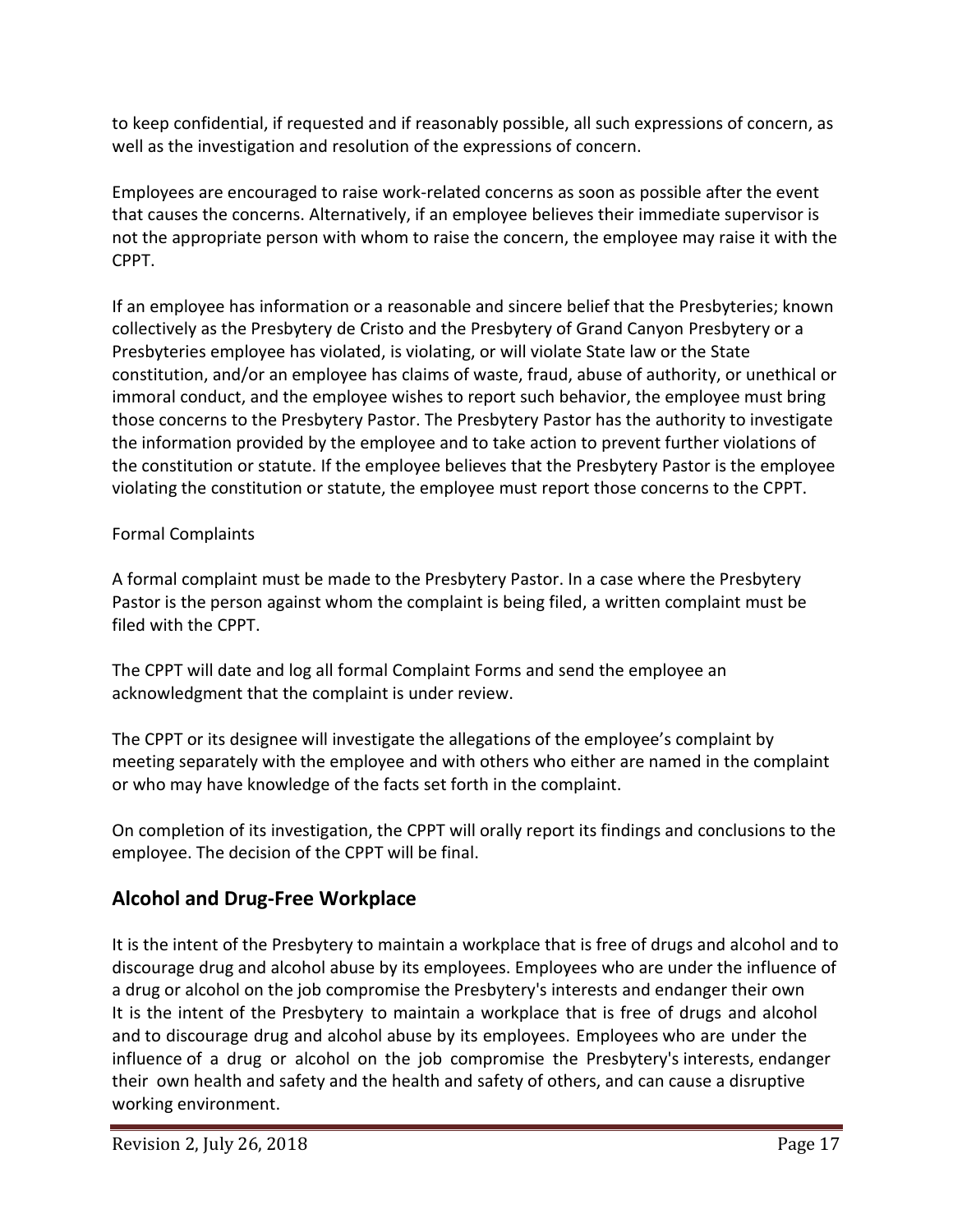To further its interest in avoiding accidents, to promote and maintain safe and efficient working conditions for its employees, and to protect its property and operations, the Presbytery has established this guideline concerning the use of alcohol and drugs.

- 1. Prohibited Conduct
	- A. Scope

The prohibitions of this section apply whenever the interests of the Presbytery may be adversely affected, including any time employees are:

- (1) On Presbytery premises;
- (2) Conducting or performing Presbytery business, regardless of location;
- (3) Operating or responsible for the operation, custody, or care of Presbytery equipment or other property; or
- (4) Responsible for the safety of others.
- B. Alcohol

The following acts are prohibited and subject employees to discharge:

- (1) Unauthorized use, possession, purchase, sale, manufacture, distribution, transportation, or dispensation of alcohol; or
- (2) Being under the influence of alcohol.
- C. Illegal Drugs and Other Controlled Substances

The following acts are prohibited and subject employees to discharge:

- (1) Use, possession, purchase, sale, manufacture, distribution, transportation, or dispensation of any illegal drug or other controlled substance; or
- (2) Being under the influence of any illegal drug or other controlled substance.
- 2. Testing

When the CPPT has reason to believe that an employee may be under the influence of alcohol, drugs or other controlled substance, the CPPT reserves the right to require employees to undergo appropriate tests designed to detect the presence of these substances. Refusal to consent to such a test may result in disciplinary action up to an including dismissal.

- 3. Disciplinary Action
	- A. Discharge for Violation of Guideline
		- A first violation of this Guideline may result in immediate discharge.
	- B. Discretion Not to Discharge

The Presbytery, at the discretion of the CPPT, may choose not to discharge an employee for a first violation of this guideline. Such a choice is conditioned on the employees' participation in and satisfactory completion of an approved drug or alcohol abuse assistance or rehabilitation program.

An employee who is not discharged for a first violation of this guideline will receive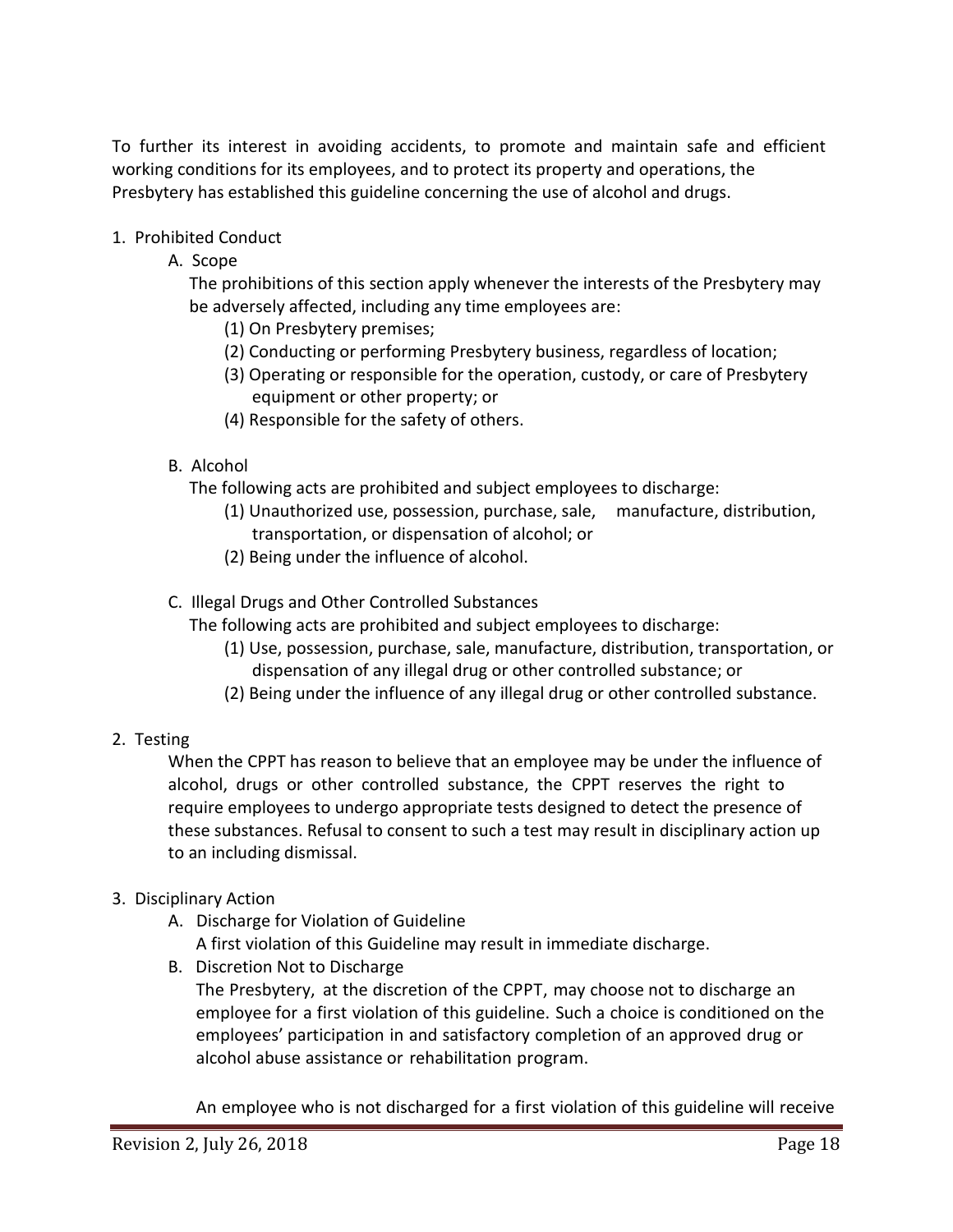a final written warning and immediate suspension without pay for a period of ten (10) calendar days.

C. Effect of Criminal Conviction

Conviction under a criminal drug statute for a violation occurring in the workplace or during any Presbytery-related activity or event will be deemed a violation of this guideline and will result in immediate dismissal.

- D. Effect of Second Violation A second violation of this guideline will result in immediate discharge.
- E. Effect of Discharge on Eligibility for Rehire Termination of employment for a violation of this guideline will render a person ineligible for rehire by the Presbytery.

#### **Dress and Grooming Standards**

While the Presbytery has no formal dress code, it is in the best interest of both the Presbytery and its employees to present a professional image to the public. Accordingly, it is expected that all employees will dress in a manner consistent with good hygiene, safety, and business needs. Employees whose jobs require them to come in contact with the public are expected to wear apparel consistent with that worn by other persons who work in similar capacities in the community.

#### **Safety**

The Presbytery strives to maintain safe working conditions. Employees are asked to observe safety precautions at all times and to report injuries, accidents or any potential safety hazards immediately. First aid supplies and information on the location of the nearest doctor and/or medical facility should be available at all times.

#### **Proprietary and Confidential Information**

The security of employees, employee property, and Presbytery property is of vital importance to the Presbytery. All employees share responsibility to ensure that proper security is maintained. Any breach of security should be reported promptly to the Presbytery Pastor.

Presbytery property includes not only tangible property, such as desks and computers, but also intangible property such as information. Of particular importance are proprietary information and confidential information. Proprietary information includes all information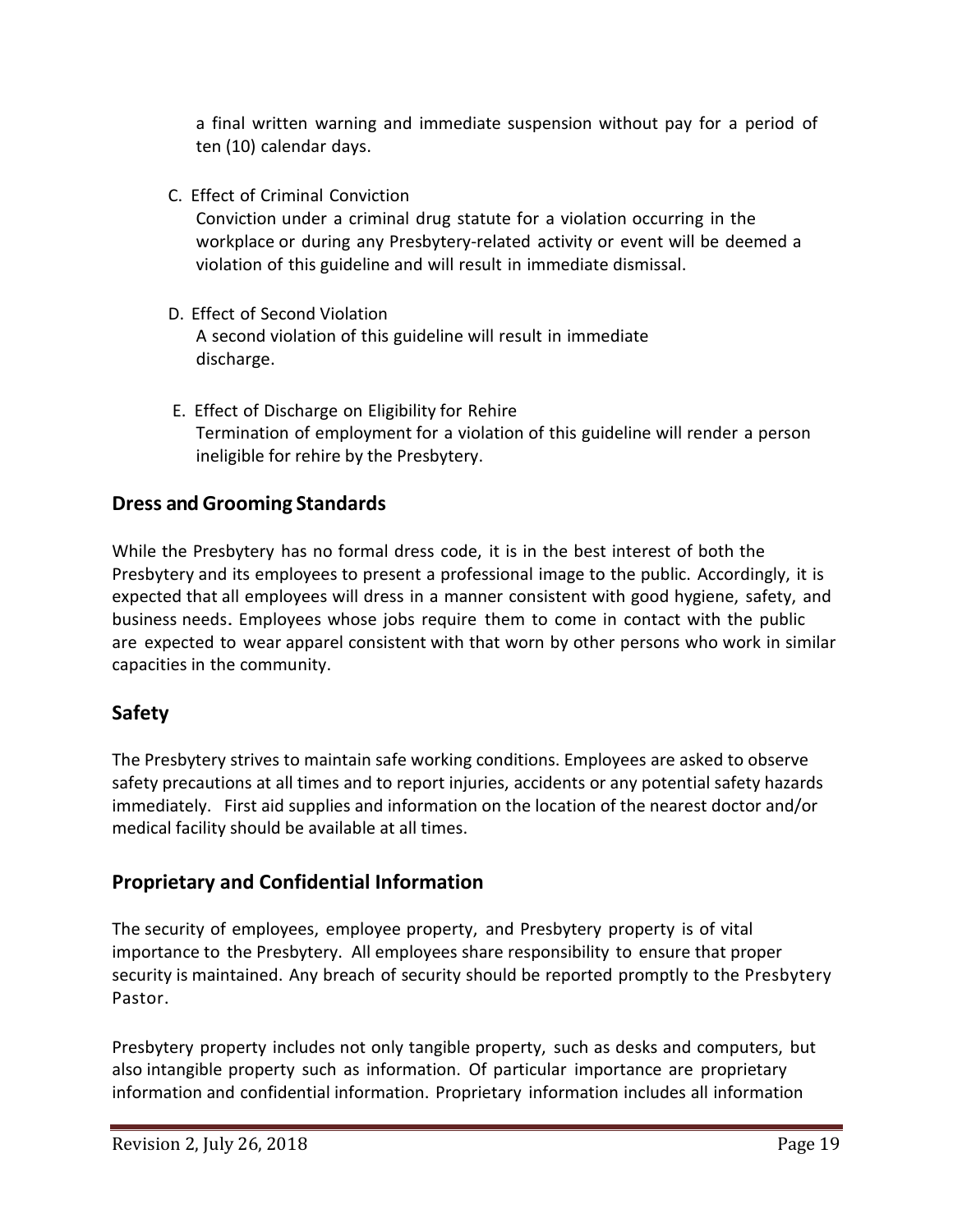obtained by Presbytery employees during the course of their work. Confidential information is any information that is not known generally to the public. Personnel files, computer records and financial data are examples of confidential information. Employees may not disclose or use proprietary or confidential information except as their jobs require. Anyone who violates this guideline will be subject to discipline up to and including termination and possible legal recourse.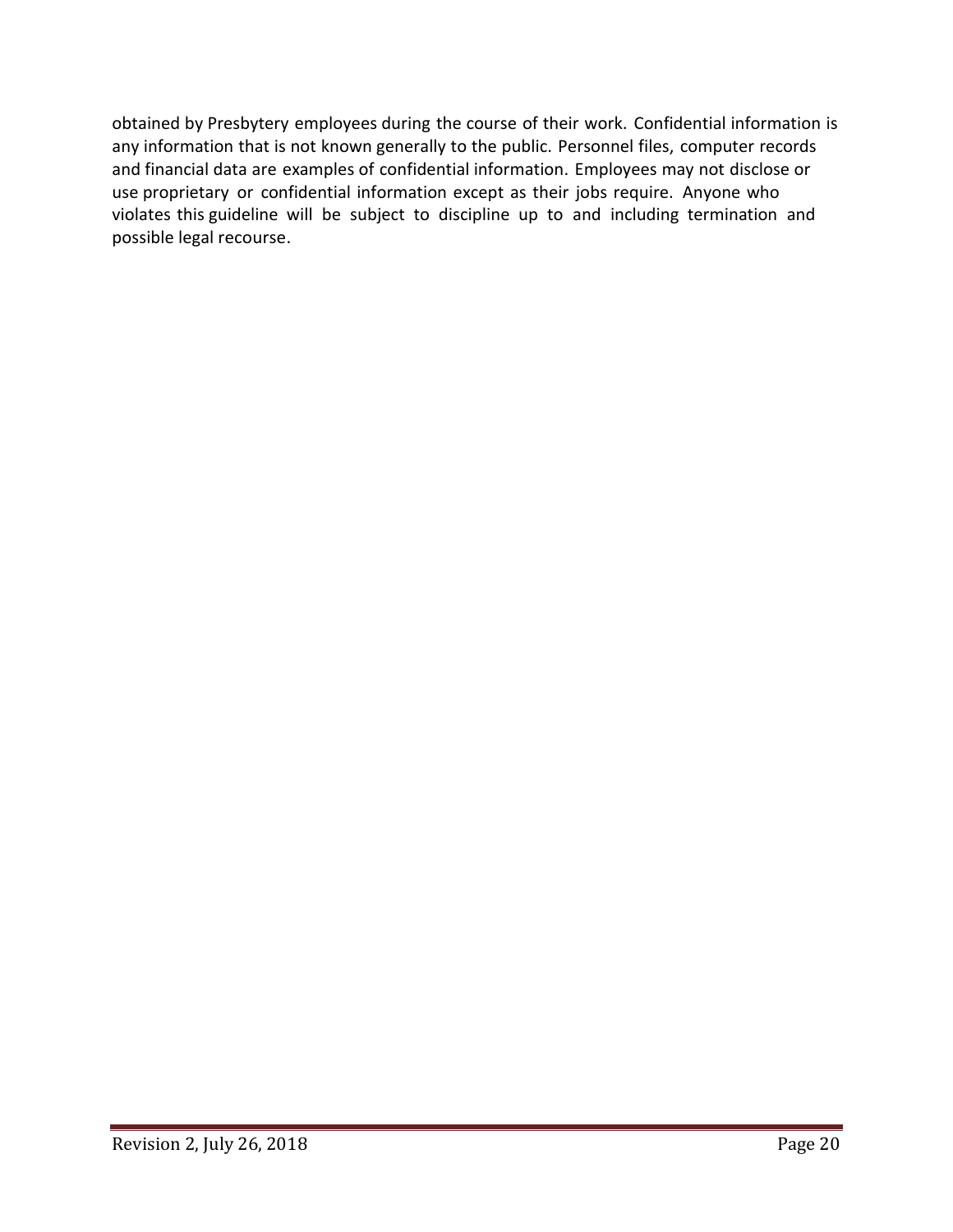## **EMPLOYEE PERSONAL PUBLIC WITNESS**

It is the policy of the Presbytery to value the creativity and integrity of its staff and reaffirm the right to exercise freedom of conscience.

When persons employed by the Presbytery are working or holding themselves out as Presbytery employees, they are expected to give a full and fair representation of the position of the Presbytery in matters of policy, social witness statements, or theological or doctrinal positions. However, the possibility of personal dissent from a policy of the Presbytery or of the General Assembly and as articulated by any of its entities or the possibility of making a personal public witness is not precluded by employment with the Presbytery and is a reasonable expression of freedom of conscience.

Because public action or expressions of personal belief may affect not only the work environment, but also the Presbytery and the Presbyterian Church (U.S.A.) at- large, employee personal public witness is subject to the following guidelines:

1. When making a personal public statement, an employee shall make it clear that he or she is speaking for himself or herself and not speaking for the Presbytery or the Presbyterian Church (U.S.A.)

2. When making a personal public witness, an employee shall not make reference to his or her employee status. If questioned, the employee may acknowledge employed status without using that status to make a claim of authority. Accordingly it is not permissible for an employee making a personal statement to use professional stationery, claim expertise by virtue of employment by the Presbytery, or hold press conferences on Presbytery property.

3. It is permissible, however, for persons employed by the Presbytery to identity their personal church affiliation while making a personal public witness. Thus, Presbytery staff may identify themselves such as their membership in a particular congregation.

4. Employees must inform their supervisor and the appropriate governing body, when appropriate, of their personal public witness or dissent.

5. In the event an employee feels that he or she cannot carry out necessary job functions for reasons of conscience, the employee may request a change of assignment or may exercise his or her right to resign the position.

In certain circumstances, employees may be required, as part of their work responsibilities, to accomplish work on issues currently in opposition to Presbytery policies or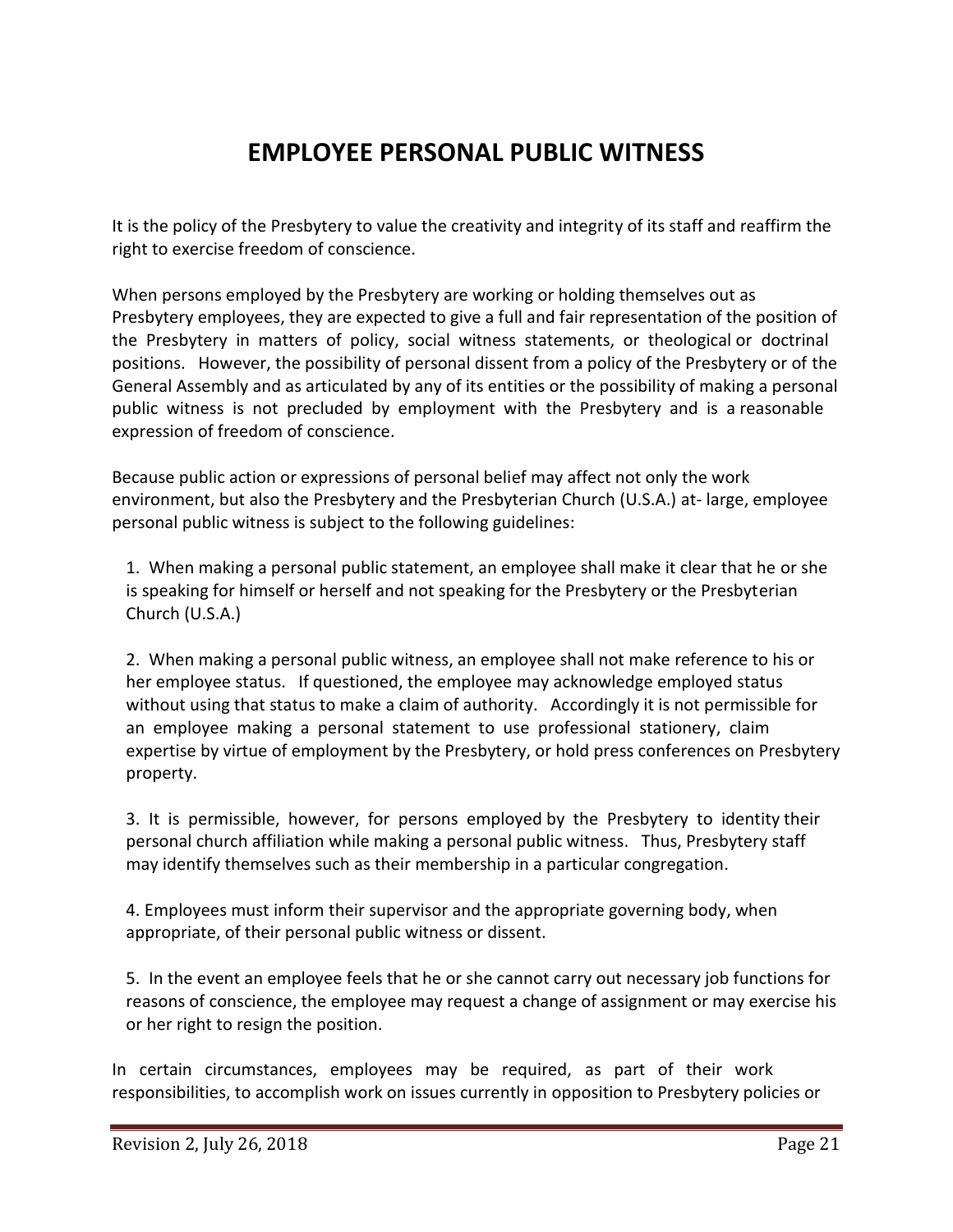around which there is controversy. This may involve research, production of resources, or planning of or participation in programs and events. When acting within the scope of their employment responsibilities, employees are protected from disciplinary action related to the provisions of this policy.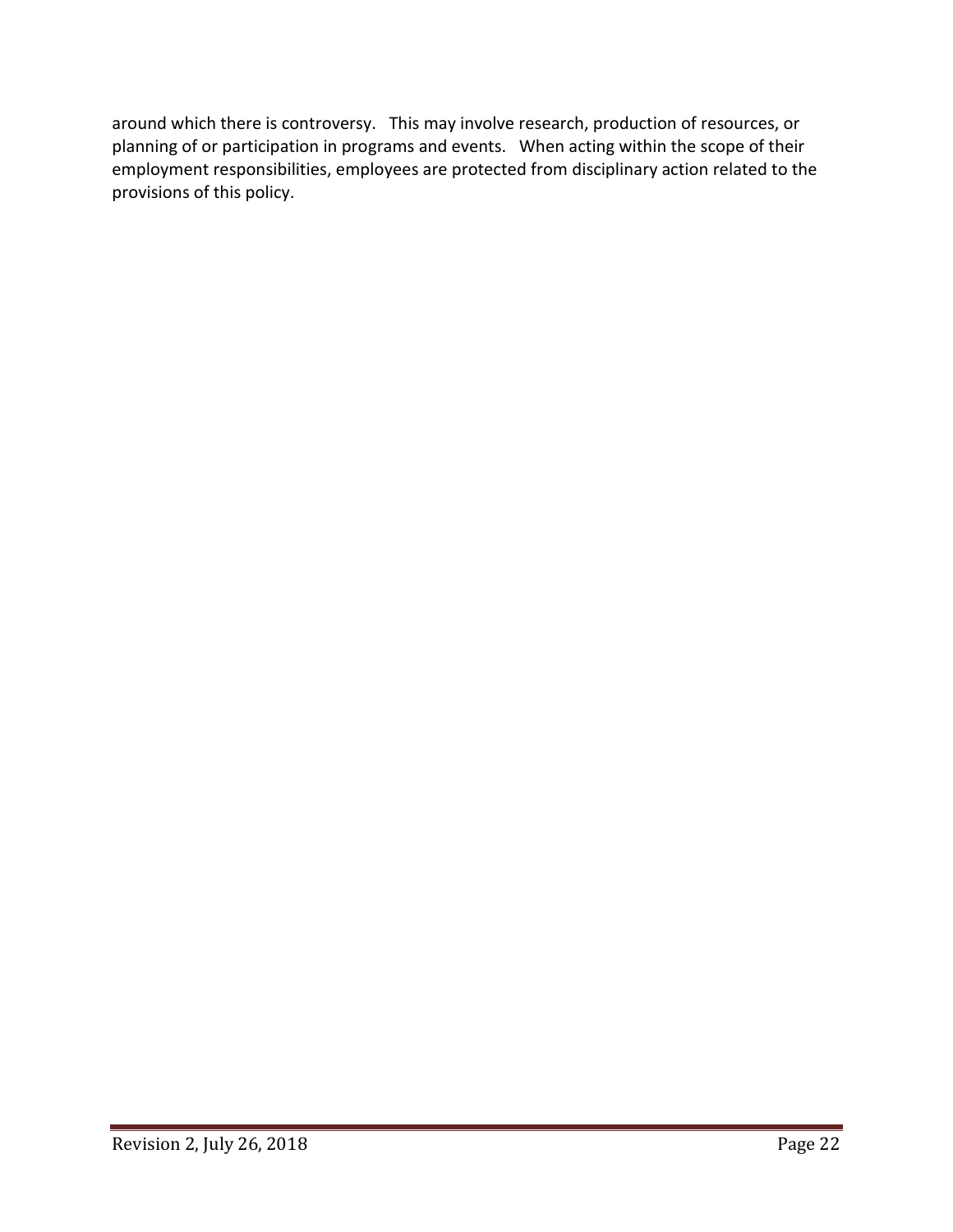## **TERMINATION & DISCIPLINE**

Where applicable, *Book of Order* provisions will be followed in connection with the termination of salaried exempt, administrative, or professional employees.

#### **Termination**

#### **Voluntary Termination**

The Presbytery will consider an employee to have voluntarily terminated employment if the employee does any of the following:

- elects to resign from the Presbytery;
- fails to return from an approved leave of absence on the date specified by the Presbytery; or
- fails to report for work without notice to the Presbytery for three (3) consecutive days.

#### **Involuntary Termination**

Employment at Presbytery is **at-will.** *At-will means the employer has the right to terminate employment with or without cause or prior notice.*

#### **Termination Due to Reorganization, Economics or Lack of Work**

From time to time, the Presbytery may need to terminate employees as a consequence of reorganization, job eliminations, or lack of work. Should the Presbytery consider such terminations necessary, the Presbytery will attempt to provide all affected employees with advance notice when practical. Layoff benefits associated with such terminations, if any, will be as specified in the notice.

#### **Discipline**

#### **Job Performance**

Employees may be disciplined up to and including termination for unacceptable job performance, including, but not limited to, the following:

- 1. below-average work quality or quantity;
- 2. poor attitude (for example, rudeness or lack of cooperation);
- 3. excessive absenteeism, tardiness, or abuse of break and lunch privileges;
- 4. failure to follow instructions or Presbytery procedures; or
- 5. failure to follow established safety regulations.

#### **Misconduct**

Employees may be disciplined up to an including termination for misconduct, including, but not limited to, the following: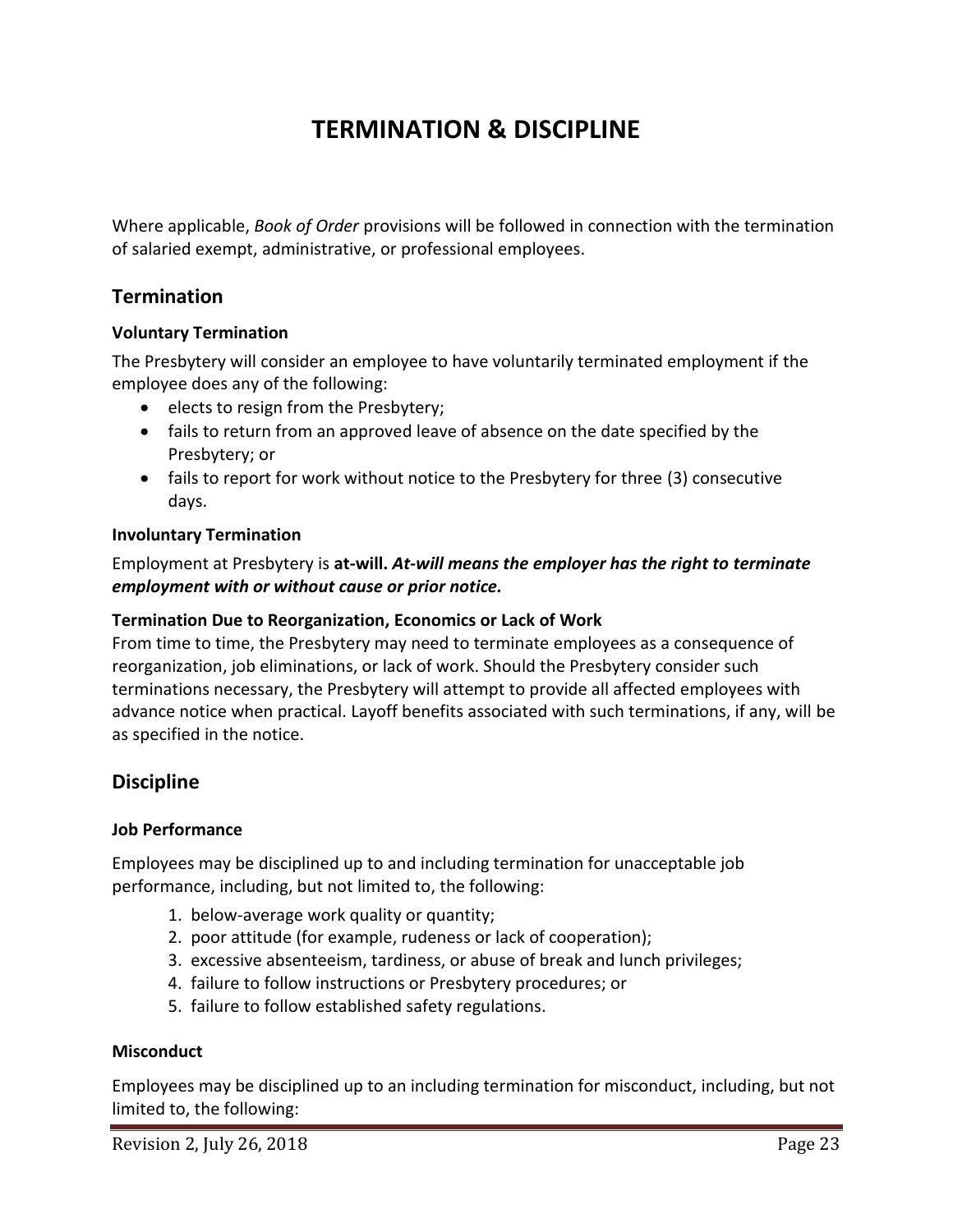- 1. insubordination
- 2. dishonesty
- 3. theft
- 4. discourtesy
- 5. misusing or destroying Presbytery property or funds, or the property or funds of another on Presbytery premises
- 6. disclosing or using confidential information without authorization
- 7. falsifying or altering Presbytery records, including the application for employment
- 8. interfering with the work performance of others
- 9. altercations
- 10. harassing, including sexually harassing, employees or members
- 11. sexual misconduct (as defined by adopted Presbytery policies)
- 12. being under the influence of, manufacturing, dispensing, distributing, using, or possessing alcohol or illegal or controlled substances on Presbytery property or while conducting Presbytery business
- 13. gambling on Presbytery premises or while conducting Presbytery business;
- 14. sleeping on the job or leaving the job site without authorization
- 15. possessing a firearm or other dangerous weapon on Presbytery property or while conducting Presbytery business (the Presbytery may define or redefine what is a dangerous weapon at any time)
- 16. being convicted of a crime that indicates unfitness for the job or raises a threat to the safety or well-being of its employees, constituents, or property; or
- 17. refusing to submit to testing for drugs and/or alcohol

#### **Attendance**

Employees may be disciplined up to and including termination for failure to observe the following specific requirements relating to attendance:

- 1. *reporting* to work on time, observing the time limits for rest and lunch periods, and *obtaining* approval to leave work early; or
- 2. *notifying* the supervisor in advance of anticipated tardiness or absence.

An oral warning and a written warning may be given, at the CPPT's discretion. The Presbytery reserves the right to proceed directly to a written warning, or to termination, without resort to prior disciplinary steps when the CPPT deems such action appropriate. Employment is at will and as such may be terminated at any time with or without cause and with or without notice.

#### **Exit Interview**

Employees who leave the employment of the Presbytery for any reason will be asked to participate in an exit interview. This interview is intended to permit terminating employees the opportunity to communicate their views regarding their work with the Presbytery, including job duties, job training, job supervision, and job benefits. At the time of the interview, employees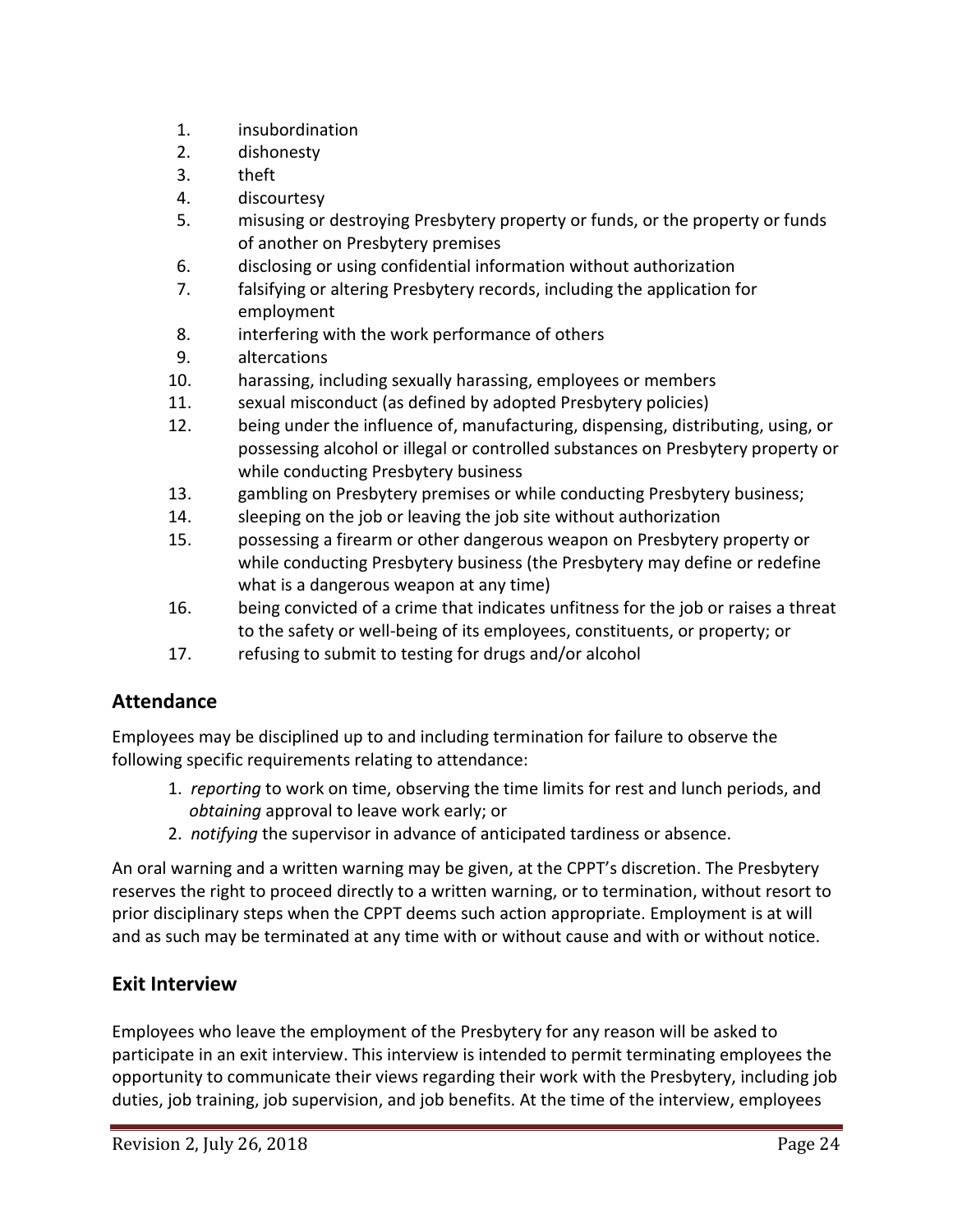are expected to return all Presbytery-furnished property, such as equipment, keys, credit cards, documents, and handbooks. Arrangements for clearing any outstanding debts with the Presbytery and for receiving final pay also will be made at this time.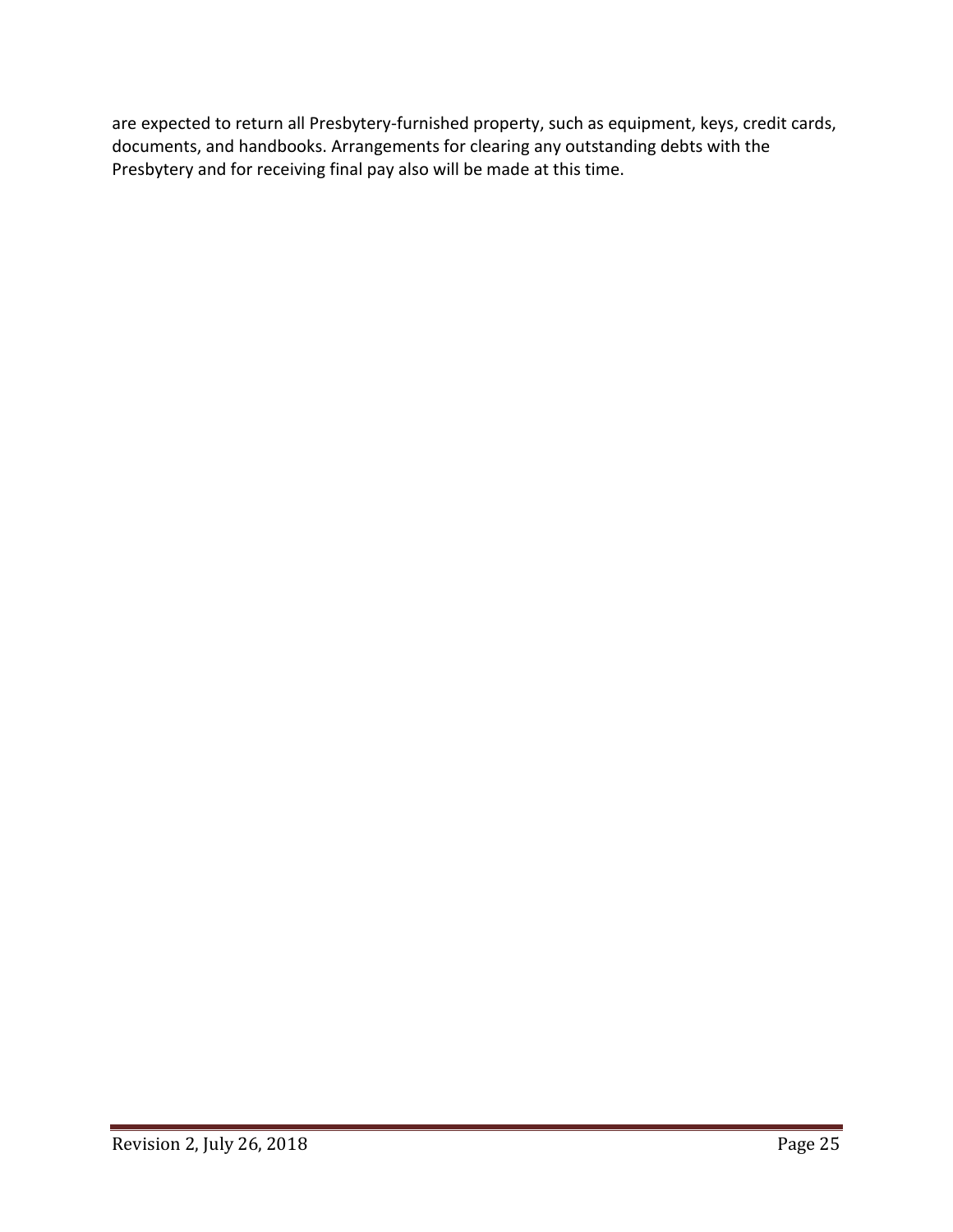## **PERFORMANCE REVIEWS**

## **Office Staff – All Non-exempt Employees of Presbytery de Cristo and Presbytery of Grand**

#### **Canyon**

#### *Purpose*

- To create an ongoing dialogue regarding performance and effectiveness
- To create an environment in which staff can function most efficiently
- To limit problems in their infancy; address problems in timely, appropriate manner
- To give staff a means of direct communication with supervisor and, if necessary, access to an appropriate grievance process

#### *Areas to Address*

- Essential Functions: review job description
- Core Competencies: personal attributes, skills and abilities needed to succeed
- SMART Goals: Specific, Measurable, Achievable, Realistic, Timely

#### *Process*

- Quarterly conversation with staff member (to occur 3 times per year)
	- o Presbytery Pastor and Stated Clerk review conversation beforehand
	- o Presbytery Pastor ordinarily will conduct the review conversation
- Annual review
	- o Formal, written review by Presbytery Pastor
	- o Presbytery Pastor has discretion to seek limited input from up to three persons

#### *Grievance Procedure*

- Used in the event that direct communication with the Presbytery Pastor is deemed by the staff person as not adequately satisfying the grievance
- Staff person is given permission to write a formal grievance
	- o Staff person's name
	- o Description of the situation causing the grievance
	- o Steps taken to date to resolve the grievance
	- o Requested action, if known, to resolve the grievance
- Combined Presbyteries Personnel Team meets (either in person, by phone or by email) to discuss the written grievance
- CPPT responds to the staff person, Presbytery Pastor as they deem appropriate, including:
	- o Meeting face-to-face or through some other means
	- o Requesting a written response
	- o Recommending an investigative committee be formed per *Book of Order* procedures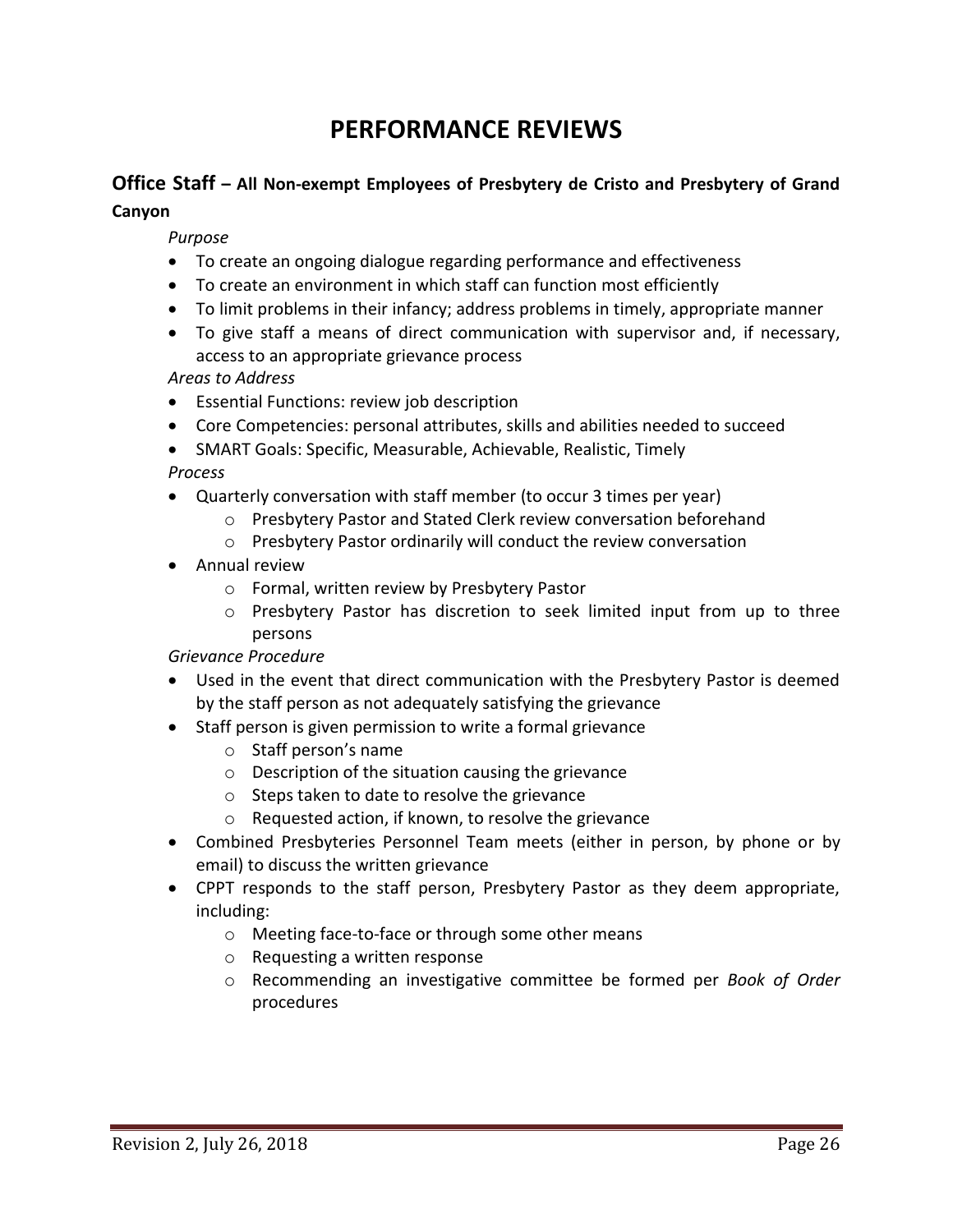#### **Executive Staff – Exempt Employees**

*Purpose*

- Same as above
- *Areas to* Address
- Same as above

Process

- Tri-annual meeting with Presbytery Pastor and Stated Clerk
	- o Conversation to be conducted by CPPT in consultation with one another
	- $\circ$  Recommended in September, January and May, with May serving as the formal annual review
- Annual Review
	- o Formal, written review
	- $\circ$  CPPT has discretion to seek input from up to three persons in each presbytery

Persons from whom input is sought should vary from year to year in order to provide multiple perspectives on staff member's effectiveness

#### **Personnel Records**

It is important that Presbytery personnel files contain current information regarding each employee. All employees should inform the Presbytery Pastor immediately whenever there are changes in personal data. All personnel files are the property of the Presbytery. Employees may, however, inspect their own personnel file at reasonable times on reasonable notice, and may also obtain copies of any document signed by the employee in the personnel file.

Personnel files will contain the following: employment application and resume; contract; tax information; INS form; all memos and correspondence about job performance; copies of all formal performance reviews; salary change notices; any warning notices; all correspondence regarding transfers, demotions, or promotions; requests for vacations, leaves of absence, and personal days; and any other information about the employee's work or relationship with Presbytery.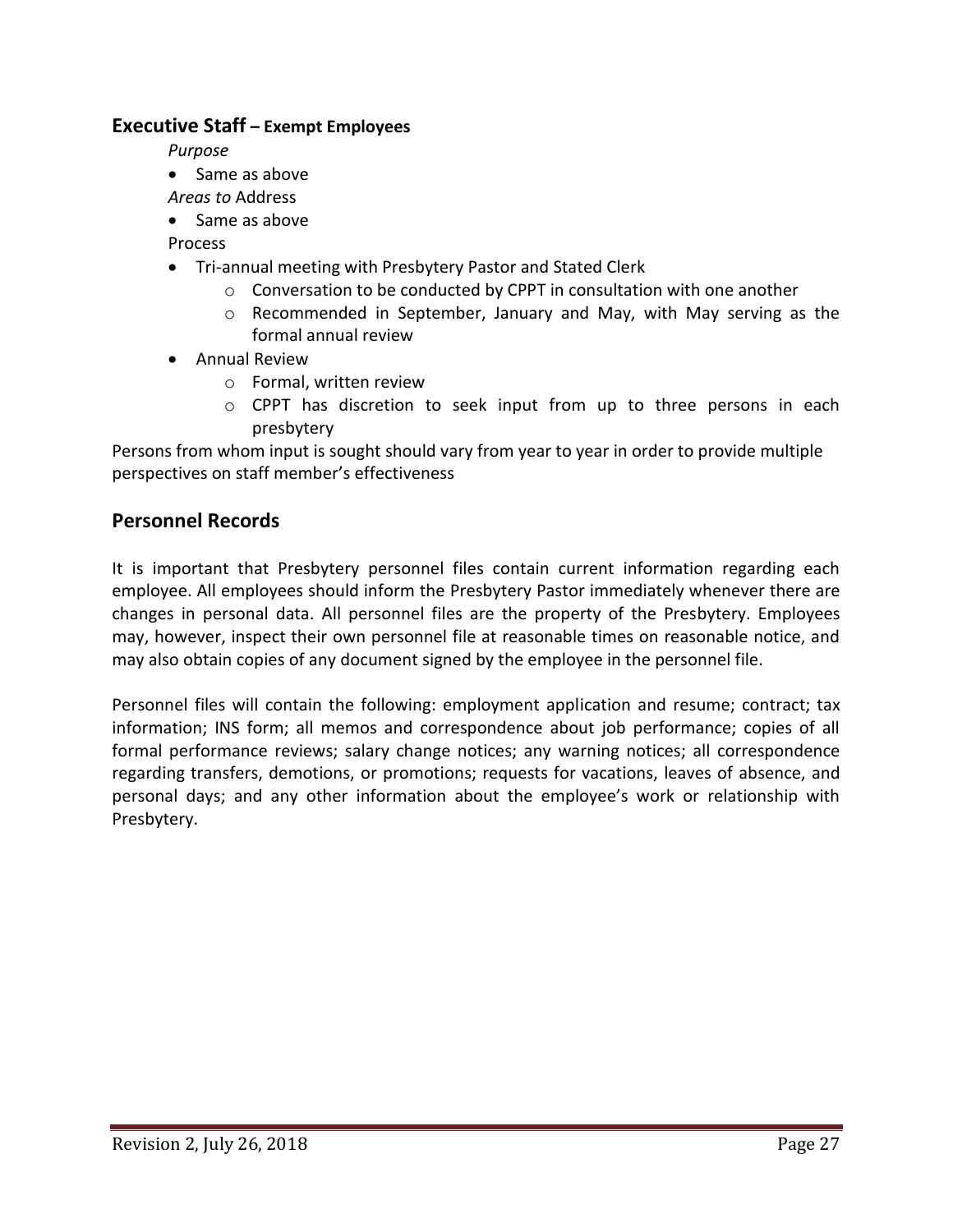## **TRAVEL REIMBURSEMENT**

Travel reimbursement shall be guided by the Finance Policies of the Presbytery. Employees are expected to make every effort to secure the most reasonable costs (such as advanced reservations, modest pricing, etc.).

Employees shall be guided by the following principles in determining the extent to which expenses shall be included on expense statements.

- 1. Employees may include as travel expense all transportation costs incurred in performing work apart from normal travel to and from their place of residence.
- 2. The rate of reimbursement for the use of the employee's car is the current IRS rate.
- 3. Extra costs may include meals, lodging, and transportation resulting from working beyond reasonable overtime requirements.
- 4. Employees shall ordinarily pay for their own lunches when conferring with other employees.
- 5. Employees may include costs to them of bringing non-employees to lunches or dinners for conference or consultation, including the cost of their own lunch or dinner.
- 6. Care should be exercised when incurring meal charges (i.e. moderate prices). Expenses for alcoholic beverages or snacks will not be reimbursed.
- 7. The travel budget adopted by the Presbytery is for travel within Arizona and New Mexico, or for trips outside the Presbytery boundaries when initiated on behalf of the Presbytery. It is recognized that some travel required of the staff is to represent the Presbytery in national committees and is part of the usual travel expense for the staff.
- 8. If personal automobiles are used for long distances, in no case will reimbursement for total cost of mileage, tolls, parking, lodging and meals en route exceed the cost of airfare (purchased at least 21 days in advance of the trip), plus normal travel expenses of local transportation, airport parking and car rental at the destination.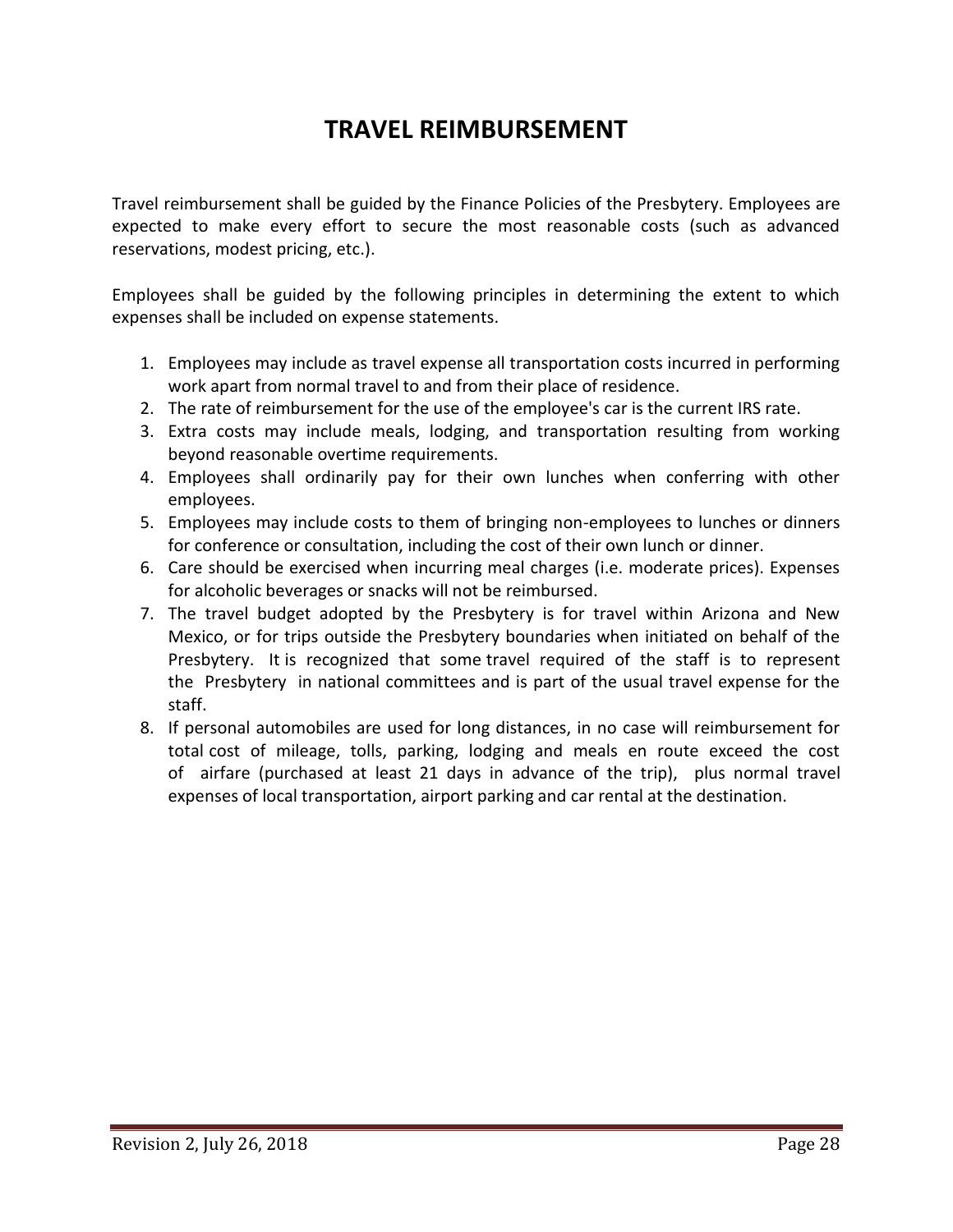### **HONORARIA**

Employees shall not normally receive honoraria for service to any of the congregations in the Presbytery.

## **AMENDMENT OF PERSONNEL POLICIES**

The Personnel Policies of the Combined Presbytery of de Cristo and Grand Canyon Personnel may be amended by de Cristo Ministry for Administration and Grand Canyon Administration Committee upon recommendation of the Combined Presbytery Personnel Team (CPPT) Presbytery staff will be given the opportunity to comment during the development of any amendments.

These policies were approved by \_\_\_\_\_\_\_\_\_\_\_\_\_\_\_\_\_\_\_\_\_\_\_\_\_\_\_\_\_\_.